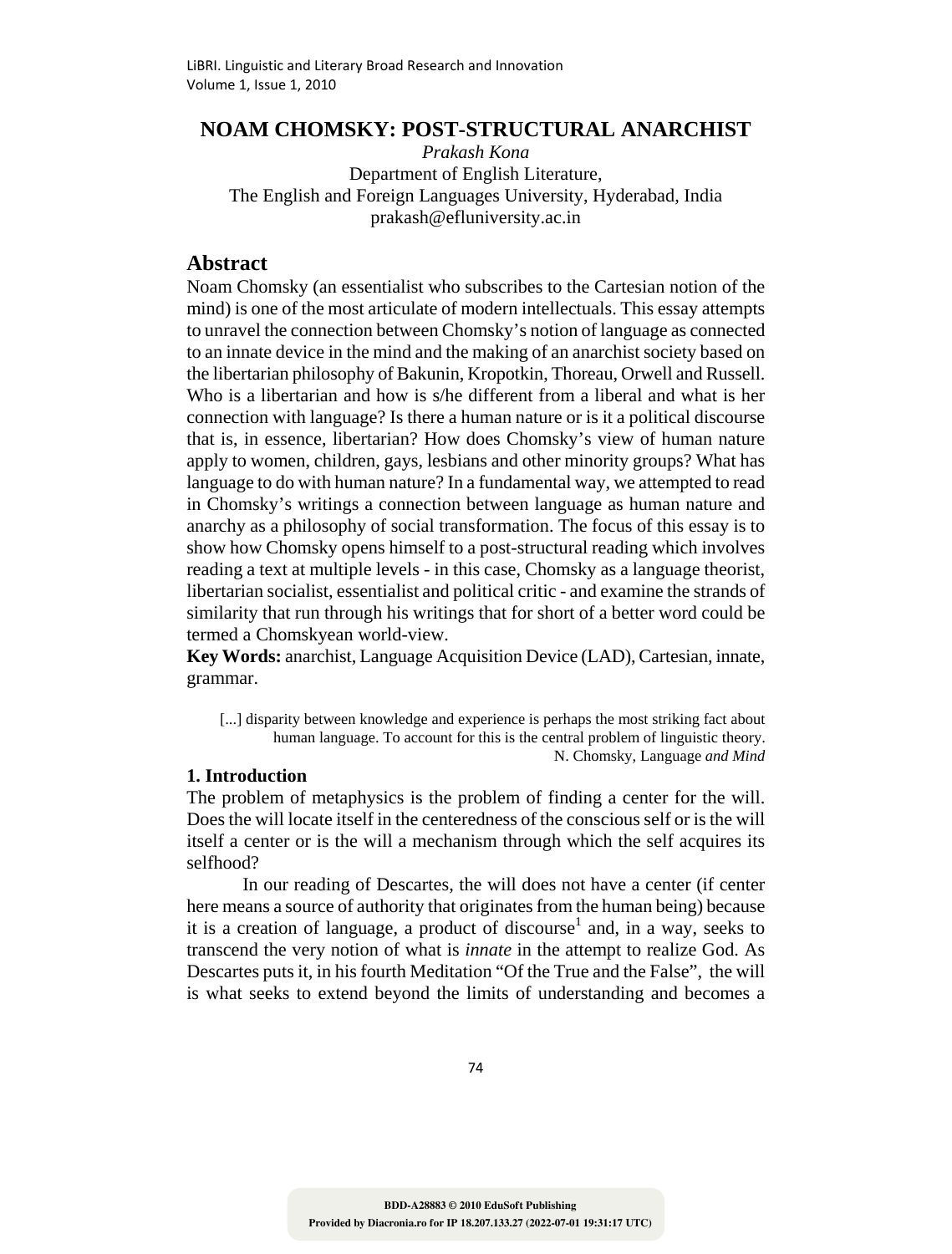source of error, in the very attempt to devalue the center. It is the consciousness in the subject of an unconstrained will or choice, while evidence of freedom is paradoxically recognition of determination. The subject attains his status as a subject in laying claims to a process of thinking, which *per se* becomes a source of subjecthood that transcends the limits of thought in order to understand, in the precise act of seeing the limitation of understanding, a superior being. "It is only the will, or freedom of choice, which I experience within me to be so great that the idea of any greater faculty is beyond my grasp; so much so that it is above all in virtue of the will that I understand myself to bear in some way the image and likeness of God" Cottingham (2003: 40).

In the light of Descartes' claim of *thinking* as a proof of identity as well as a metaphysical authority based upon the will, which restrains understanding from stepping beyond its limits, one may read Chomsky's revaluation of reason that seeks to essentialize reason in the process of destabilizing the underlying metaphysic of a will that preconceives an authority even in the act of manifesting its freedom. What Chomsky takes recourse to is what Russell appropriately points out regarding Descartes' use of the word thinking: "'Thinking' is used by Descartes in a very wide sense. A thing that thinks, he says, is one that doubts, understands, conceives, affirms, denies, wills, imagines, and feels - for feeling, as it occurs in dreams is a form of thinking. Since thought is the essence of mind, the mind must always think, even during sleep" Russell (1961: 565). The identification of thinking with the mind or even language itself is one of the directions in which Chomsky takes Descartes' notion of thinking; in this instance language is beyond the will<sup>2</sup>. "In summary, it is the diversity of human behavior, its appropriateness to new situations, and man's capacity to innovate - the creative aspect of language use providing the principal indication of this - that leads Descartes to attribute possession of mind to other humans, since he regards this capacity as beyond the limitations of any imaginable mechanism" Chomsky (1971: 6).

Chomsky reads a notion of "creative principle" as the essence of Descartes' observation regarding the self-reflective character of the mind. The creative basis of language can be found in the fact that the mind can doubt its own mentality (if we define mentality as an intrinsic aspect of the mind). Language *is* mentality since, by virtue of the fact that it can generate sentences indefinitely, it possesses the capacity to doubt its own linguisticality or what makes it language. Thought as language does not exist in a pure isolation, but is a biological feature that human beings are endowed with, and that acquires the stimulus to exhibit language within a certain surrounding. One of the demands of this creative principle underlying language is a universal grammar "that accommodates the creative aspect of language use and expresses the deepseated regularities which, being universal, are omitted from the grammar itself.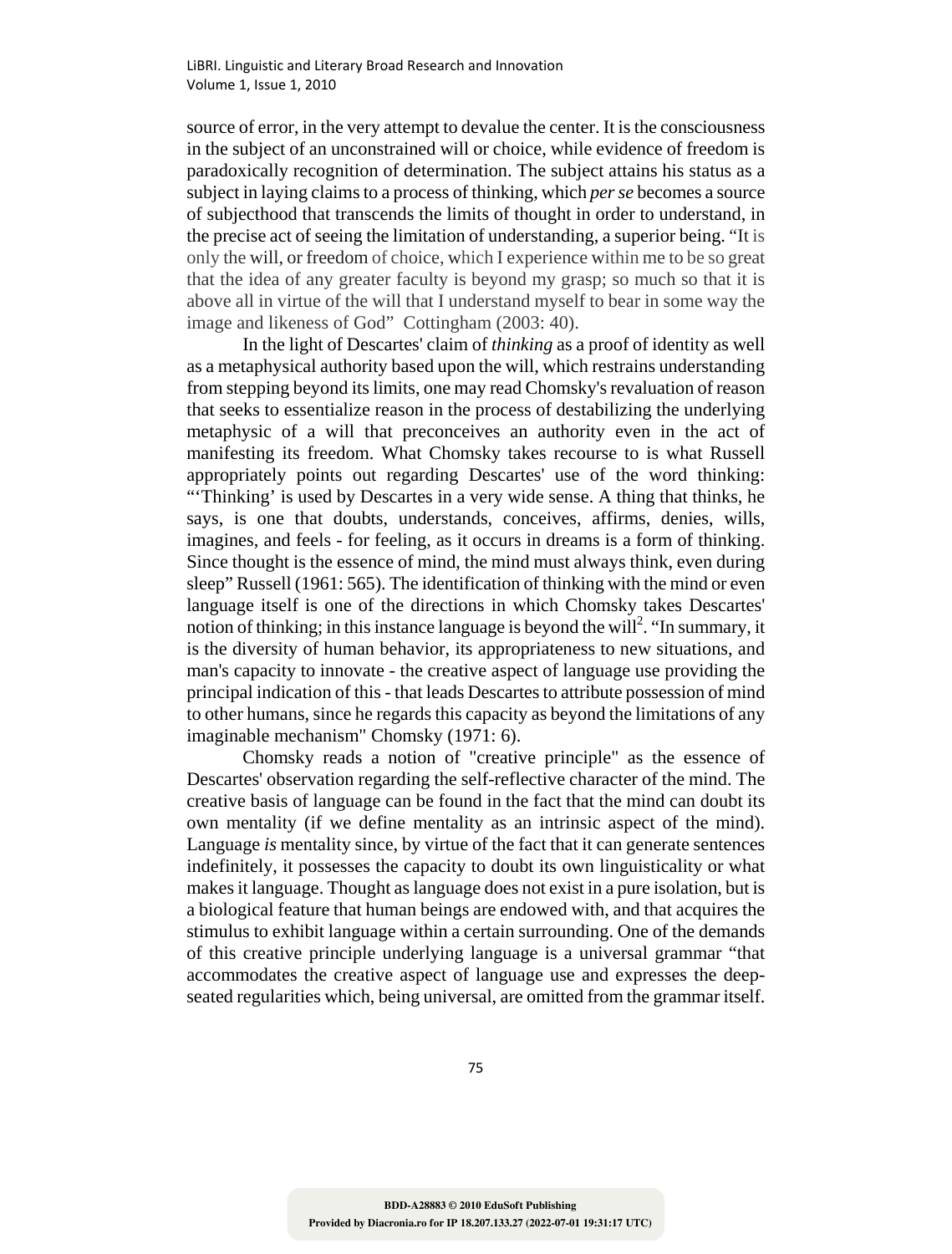[...] "It is only when supplemented by a universal grammar that the grammar of a language provides a full account of the speaker-hearer's competence" Chomsky (1965: 6).

Any theory of universal grammar must indubitably accommodate a theory of the will<sup>3</sup> - where the willingness to reflect is an *a priori* characteristic that may be scientifically pursued, by looking at the grammars of the various languages, and their similarities on a comparative basis.

At the epistemological level, the point is not whether a universal grammar is realizable, but whether universal grammar is a discourse meant to bring the competence (as an innate state of language) of the human being to light. As Chomsky rather warily points out:

"It is unfortunately the case that no adequate formalizable techniques are known for obtaining reliable information concerning the facts of linguistic structure . . . There are, in other words, very few reliable experimental or data-processing procedures for obtaining significant information concerning the facts of linguistic intuition of the native speaker . . . The critical problem for grammatical theory today is not a paucity of evidence but rather the inadequacy of present theories of language to account for masses of evidence that are hardly open to serious question. The problem for the grammarian is to construct a description and, where possible, an explanation for the enormous mass of unquestionable data concerning the linguistic intuition of the native speaker (often himself); the problem for one concerned with operational procedures is to develop tests that give correct results and make relevant distinctions. Neither the study of grammar nor the attempt to develop useful tests is hampered by lack of evidence with which to check results, for the present. We may hope that these efforts will converge, but they must obviously converge on *the tacit knowledge of the native speaker* (my italics) if they are to be of any significance". Chomsky (1965: 19-20)

The "tacit knowledge" is something of a confession<sup>4</sup> that the speaker makes regarding his or her understanding of the language mechanism. The confession can be taken as evidence for the linguist to further his or her theories of language. Concealed at the heart of this confession or tacit knowledge is a psychoanalytical technique involved, though, without being doctored by the linguist, the evidence is accepted for what it is: as knowledge; and further assumptions are contingent upon this evidence. While the psychoanalyst translates the confessions of his patients in order to fit into a preconceived discourse, the language-theorist shares with the speaker-hearer an intense awareness of the possibilities of language that are revealed in thinking. In fact, the speaker-hearer is his or her own linguist in an attempt to discover one's own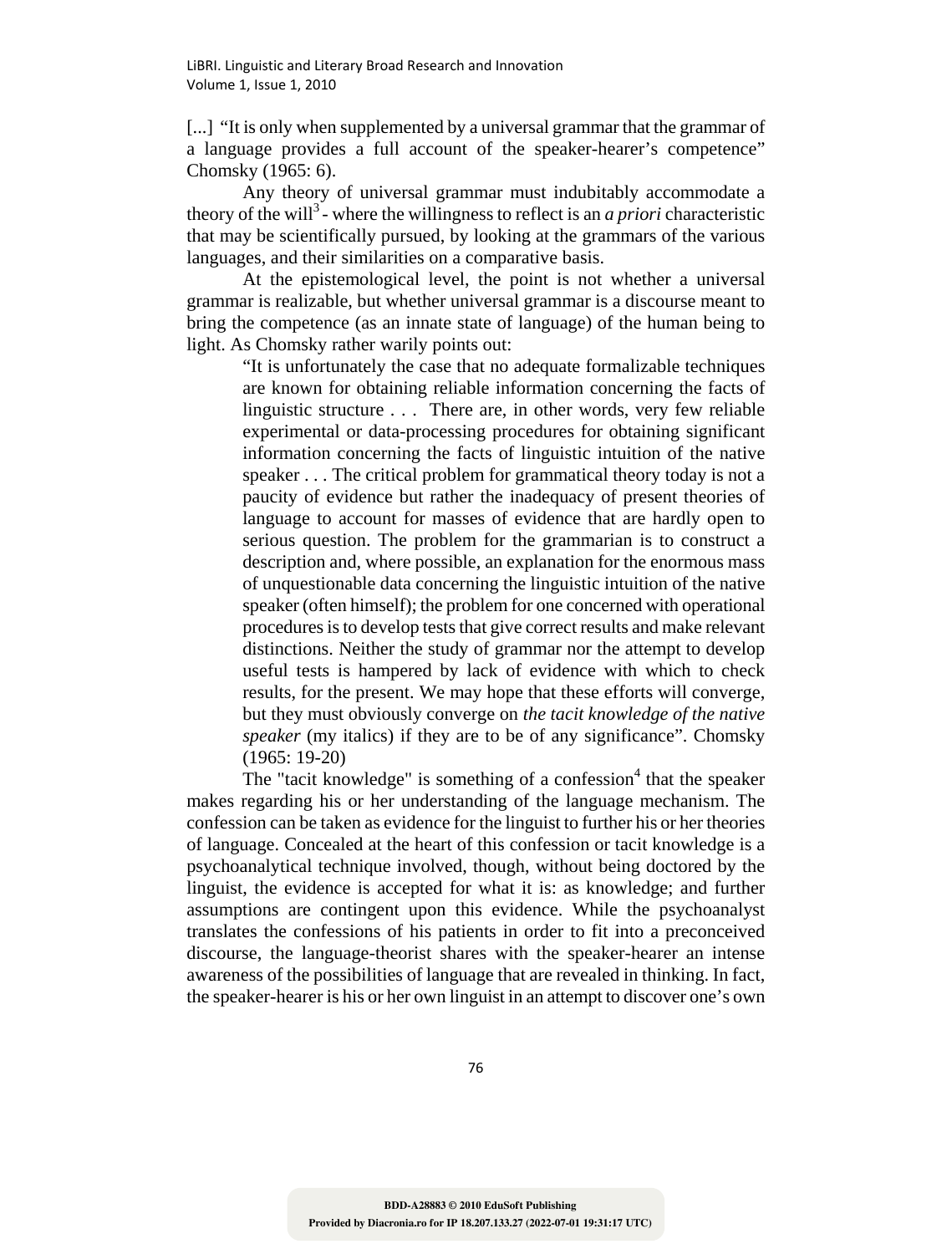thoughts as in the day-to-day usage of language the speaker-hearer's intuition inclines one to believe that s/he actually participates in the making of the world.

The idea is that thinking is a biological activity characterizing the species, since experience does not precede common sense understanding, but rather the latter anticipates the former. On preliminary observation, it seems that the human child is born with nothing and the mind later impinged upon the consciousness; this observation though apparently strong does not account for what Chomsky refers as the tacit knowledge of the speaker. The competence of the speaker is above all the power to tacitly *know* and performance is a manifestation of the tacit power.

Knowing as an act of the human being involuntarily willing the world $\delta$ through language (as Descartes might have willed the existence of God in an attempt to understand the reason of his being), so to say, resolves the question of the "missing link" in the evolutionary ladder, the point when the human mind decided to express its humanity. The point of construction of the language faculty of the brain is also the point when the brain<sup>6</sup> decided to explain the process of its making. It almost appears that language performed a surgery upon itself in a state of consciousness, perfectly willing to *be* language.

## **2. Competence versus performance**

The competence of the individual cannot be quantified because of what D'Agostino refers in *Chomsky's System of Ideas* as Chomsky's "linguistic subjectivism (which) implies, that the structure of a language is a function of its subjective structure. In this case, then, no method for the discovery of the structure of a language can be successful unless it permits investigation of, or incorporates substantive assumptions about, the subjective structure of that language [...] in other words, that there is and can be no purely objective discovery procedure for linguistic structure" D'Agostino (1986: 9). Not behavior<sup>7</sup>, but performance can be visualized as a more adequate means of approaching the competence of an individual. Competence itself remains an elusive, ideal state that can be realized in the absence of external and internal constraints. In this sense, competence is infinite, one of the reasons being that it cannot be quantified, though the degree of performance is always finite. The definition of competence would include an ideal state stretching the will to the point, wherein the attempt to understand the notion of the subject dissolves individuality and moves toward identity, with language and the human being synonymous with one another $8$ . Such a presumption offers a slight twist to the Chomskyean view that the rules that guide language are finite while the generation of sentences is infinite. The point is not merely that performance is a more reliable indicator or manifestation of competence than behavior, but that behavior is only one aspect of performance and hence cannot be treated as a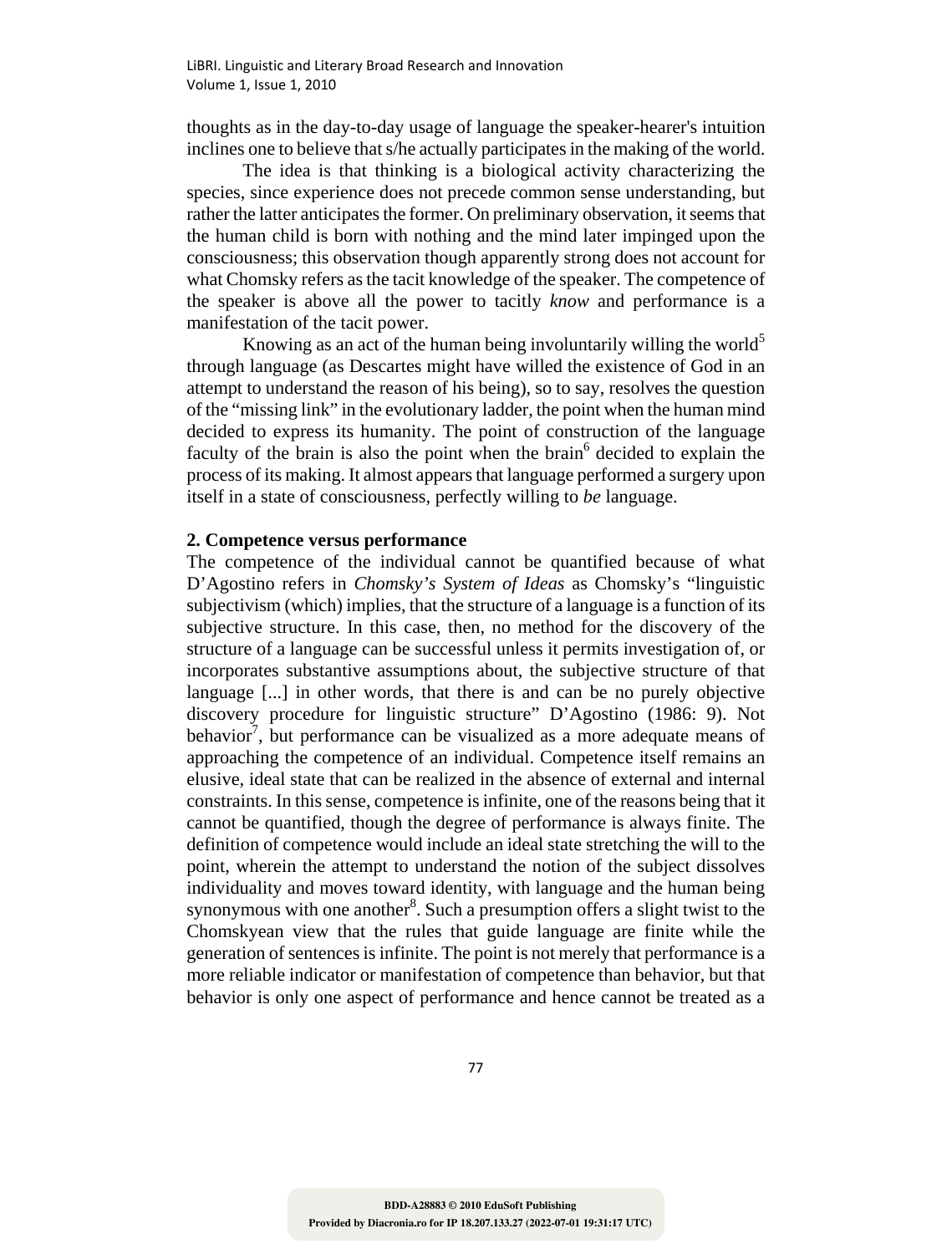universal criterion for a scientific claim to the truth.

The idea of language as human nature is not the same as human beings are born into language; although, in practice, it is impossible to extricate one principle from the other. The preliminary position endows the human mind with agency, where the subject in understanding herself, is able to cognize a notion of limit, the limit being language itself. This does not imply a circular reasoning as much as *thinking* which is *being* in an all-inclusive sense. The notion of individual as *being* in a potential state of praxis cannot be necessarily confused with the idea of the human being, which is also a generic term, referring to a collective group as a species. Language is what makes the *is-ness* of the human being different from that of other animals, in the sense that from a human (Cartesian, to be precise) point of view, animals do not know that they *are*, as they do not doubt their existence. In the assertion of the subject being language, there is a metaphysical presupposition involved that assumes the function of a discourse. Agency, from an abstract concept, is transformed into an ethical necessity. Language becomes a space, where the subject asserts its nature, in the process of using language. What is the so-called nature of the speaking subject? To say language would not only be tautological, but would mean subtly distancing oneself from the debate (if any) of language as discourse (with language assuming the traditional place of the mind in Cartesian philosophy) and the mind as the source of language.

One serious critique would be that of Heidegger, who in his essay "The Age of the World Picture" discovers the roots of the modern world in the Western metaphysics of Cartesianism, the very anthropology, that in an attempt to center man has robbed the question "concerning the truth of Being-which question simultaneously unveils itself as the question concerning the Being of truth" Heidegger (1977: 141). Anthropology, while dissociating the question of Being from man, endows the individual with subjecthood at the expense of being itself. The subject alienated from being, is the subject of Western Metaphysics that, to Heidegger, owes its existence to Cartesian Rationalism. "Through Descartes, realism is first put in the position of having to prove the reality of the outer world, of having to save that which is as such" Heidegger (1977: 139).

The argument boils down to whether Chomsky at the abstract, theoretical level is a Cartesian revivalist in a poststructuralist period when the idea of the innate is making way for the idea of the play. In Gadamer's terms regarding the innate, it would not be of any absolute significance to know whether the idea is innate or not. As Gadamer puts it in his essay "The play of art":

If we wish avoid the interpretative framework of the dogmatic Cartesian philosophy of self-consciousness, it seems to me methodologically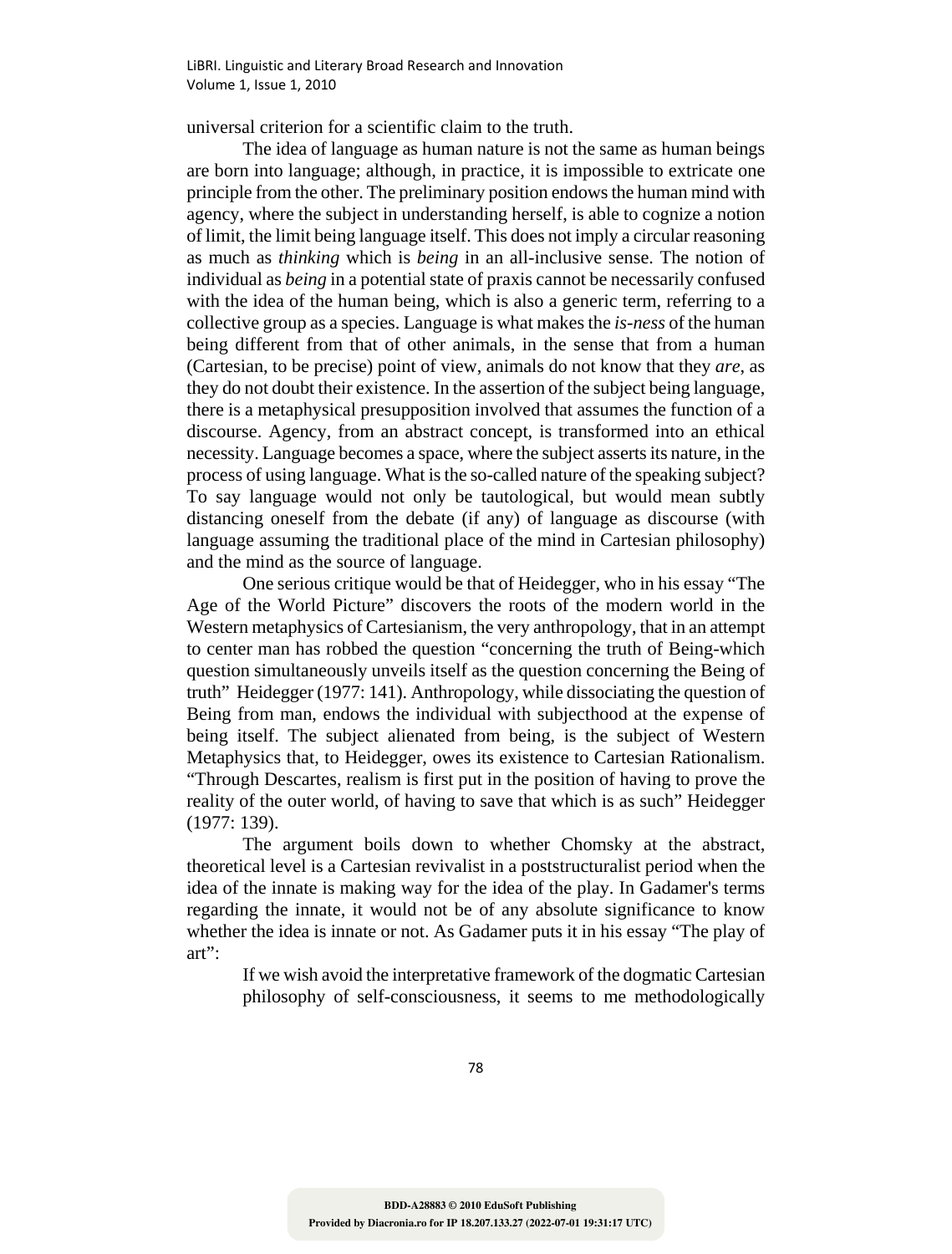advisable to seek out just such transitional phenomena between human and animal life. Such borderline cases in the realm of play allow us to extend the comparison into a realm not immediately accessible to us, but which we can approach only through the works that it produces: namely, the realm of art. Gadamer (1986: 125)

What Gadamer seems to suggest is that there are "transitional phenomena" that elude the Cartesian duality of human versus non-human or a thinking subject versus a non-thinking object, and language actually occurs in a "realm of play" where the humanity of the animal as well as the animalness of the human come to recognize and accept each other. The work of art is produced in this state of play. In fact, such a player and artist would be St. Francis of Assissi in whom Gadamer might visualize an ideal expression of a language that cuts across species moving from man to beast to spirit in a tremendously playful manner. In Gadamer's terms, a consequence of the Cartesian principle would be that thinking tends to be objectified at a very sublime level and *thoughtlessness* can be attributed to almost anything at random.

Chomsky's interest to the scientist, the grammarian as well as the language theorist, none of whom can be delineated in a clear-cut manner, is that he attempts to conceptualize the idea of the *innate*. At the speculative level, the idea of universal grammar has the appeal of a cross-cultural hypothesis. There is a discourse attached to the notion of universality and different notions of universality consequently have diverse forms of discourse attached to them.

From a pure metaphysics of reason that we see in Descartes, Chomsky seems to be offering a reason of metaphysics; in this case, the essence is to see language as human condition or a property of the species. In universalizing reason as language in the form of a biological language acquisition device, Chomsky is humanizing the duality of reason and non-reason to a position where the reasonable, by virtue of the fact that it distinctly exists in each and every individual, overcomes the alienation that is a consequence of the failure of the subject (in the Heideggerian critique of the Cartesian thinking self as alienation from the question of being) to conceive the notion of language as universal.

## **3. The mentality of language**

Can language exist outside or other than human condition? If language is the condition under which human beings are born, then solutions are to be found within language, rather than in a metaphysical domain outside language. The question whether language precedes the existence of the mind or the mind, language, is less a question of origins and more a rejection of the senses as the sole recipient of data in order to comprehend the real world. The Chomskyean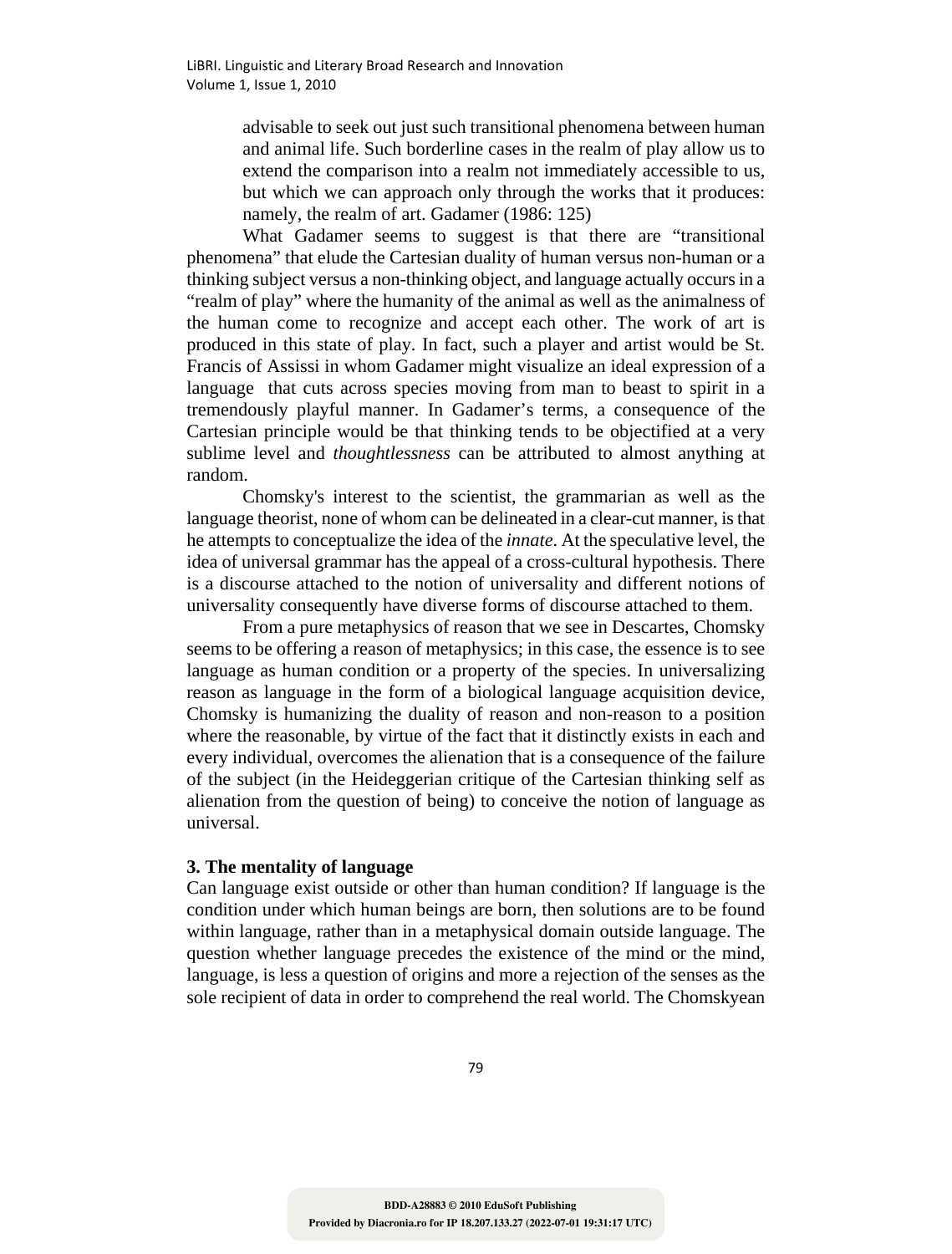position, while not absolutely disallowing the senses, endows the mind with active participation in the making of reality. Chomsky's essential contribution is the assertion of language as mentality: a person as a linguistic being. A term such as language-animal would be inappropriate, being an oxymoron, because language or at least the capacity for language is what intrinsically humanizes the non-human, in this instance, the animal. This, perhaps, is one of the major implications of Chomsky's reassertion of Descartes, regarding the importance of reason in solving social and political problems.

Chomsky's singular contribution that the *mentality* of language is fundamentally rule-guided does have an anarchist dimension to it. One implication is that the mind does not need external constraints. The other subsequent connotation is that, in a condition of freedom, the mind performs to the limits of its competence. At the metaphysical level, Chomsky is attempting to recover the Renaissance-humanist notion of the *human being* as a linguistic entity, capable of articulating his or her competence in diverse ways, though systematically guided by intrinsic rules that are natural. The claim of the language capacity as basically rule-oriented is not sufficiently metaphysical in Chomsky's terms, since, "the system of language is only one of a number of cognitive systems that interact in the most intimate way in the actual use of language. When we speak or interpret what we hear, we bring to bear a vast set of background assumptions about the participants in the discourse, the subject matter under discussion, laws of nature, human institutions, and the like" Chomsky (1980: 188).

Another significant point is whether the invention of history coincides with the birth of language, in the sense of language as an invention of the group. Can anarchy be termed as a discourse of return to the "origins," the prenatal state of Christopher unborn? The reference is to Carlos Fuentes' experimental novel *Christopher Unborn* that plays with the idea of innate memory, the language of the child in a state of pre-conception revealing the childlikeness of the Cartesian notion of "ideas". If the voice of the unborn Christopher can be read as the voice of an anarchist toying with the idea of languages, then he belongs to the future rather than the past. The child's interest in origins is in the connection that he is able to establish with the present as he visualizes it from the depths of his mother's womb:

She's [Angeles, the mother of the unborn Christopher] simply devoid of language. She's empty of words (she communicates to me in silence or communicates it in silence, but it turns out that I, mere sleepyhead that I am, happen to be bedded down in her soft womb, whether she knows it or not: I listen to her, I hear her marvelous silence: her silence speaks to the other, the one who is absent; she receives what the world prints on her language, but a marvelous compensation leads her always to find the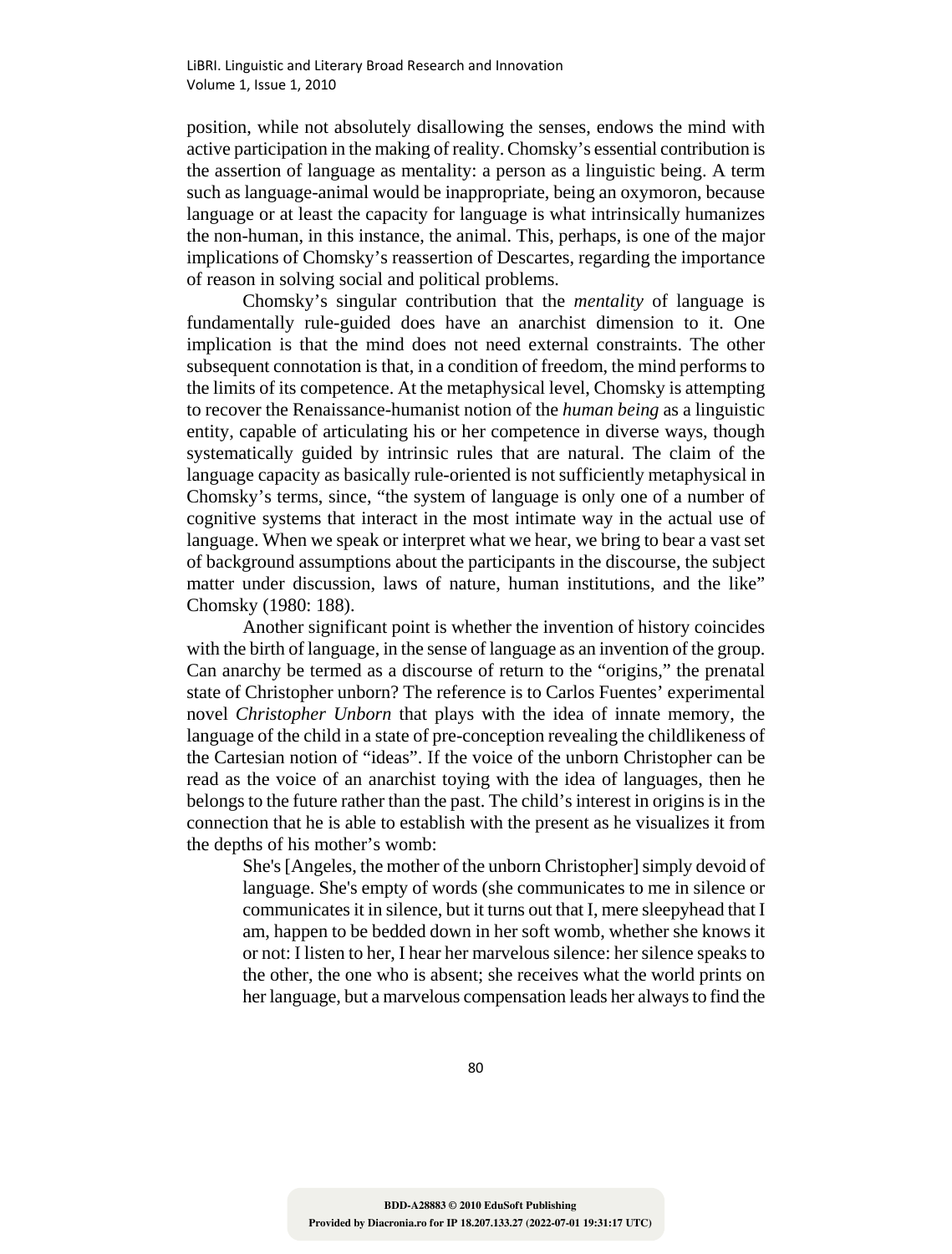antonym of the word given her: her discourse shares my father's discourse, but it completes it as well). She does not speak. I only listen. It isn't the same. But something links us. She creates me, but I create myself as well. She comes toward me. I go toward her. Her son. My mother. I see the world through the life she gives me. But she also sees it through the life I give back to her. We will never be the same, we will never be a union, we shall always be a difference: mother and child, we shall celebrate not our union but our alterity! We are the mirror of our languages. I shall be within hers to say what she cannot say. She shall say what I cannot say. Gentle Readers: pray for me, pray that I do not forget (as I shall forget so many other things the instant I am born) the lesson of language I have learned in my mother's womb. Allow me on being born to know not only my language but the language I leave behind, so that forever and ever in my life I can always say not only what I say but what she says: the other: the others: what I am not. Fuentes (1989: 256)

It might be more appropriate to say that the word "innate", while it denotes something basic or natural, is a stylistic device referring to what occurs prior to the essence; in fact, the innate leads to the essence instead of being the essence. In a way Fuentes' novel offers a Chomskyean reading of competence, that, in the act of being innate is also the other at the core of the self; hence, the innateness of the other or the otherness of the innate. In making "a fundamental distinction between *competence* (the speaker-hearer's knowledge of his language) and *performance* (the actual use of language in concrete situations" Chomsky (1965: 4), Chomsky indirectly attributes the unborn Christopher with linguistic competence that precedes his birth in time. Fuentes uses Christopher's biologically endowed capacity with the knowledge of speaking-hearing, i.e., the innate competence as the basis of a rhetoric underlying the narrative, wherein he (Christopher) is able to articulate his "union" as well as his "alterity" with his mother.

In her essay, "Motherhood according to Bellini," Kristeva arrives at what can broadly be referred to as the "competence" of the mother. The competence, in this instance, as a language in itself is peculiar to the maternal body of the "woman-mother". Like the unborn Christopher, the Christ-child as depicted by Bellini, is able to partake in the *jouissance* of the mother, which is a language outside the Cartesian tradition of the thinking self as the center of consciousness. The mother exists at the border of consciousness. While lacking the "self", the mother is able to write from a point similar to that of Christopher the fetus, almost touching the verge of competence. Here, competence has a range that goes further than the idea of consciousness, which is limited to the purely performative dimension of the self. Competence as knowledge of the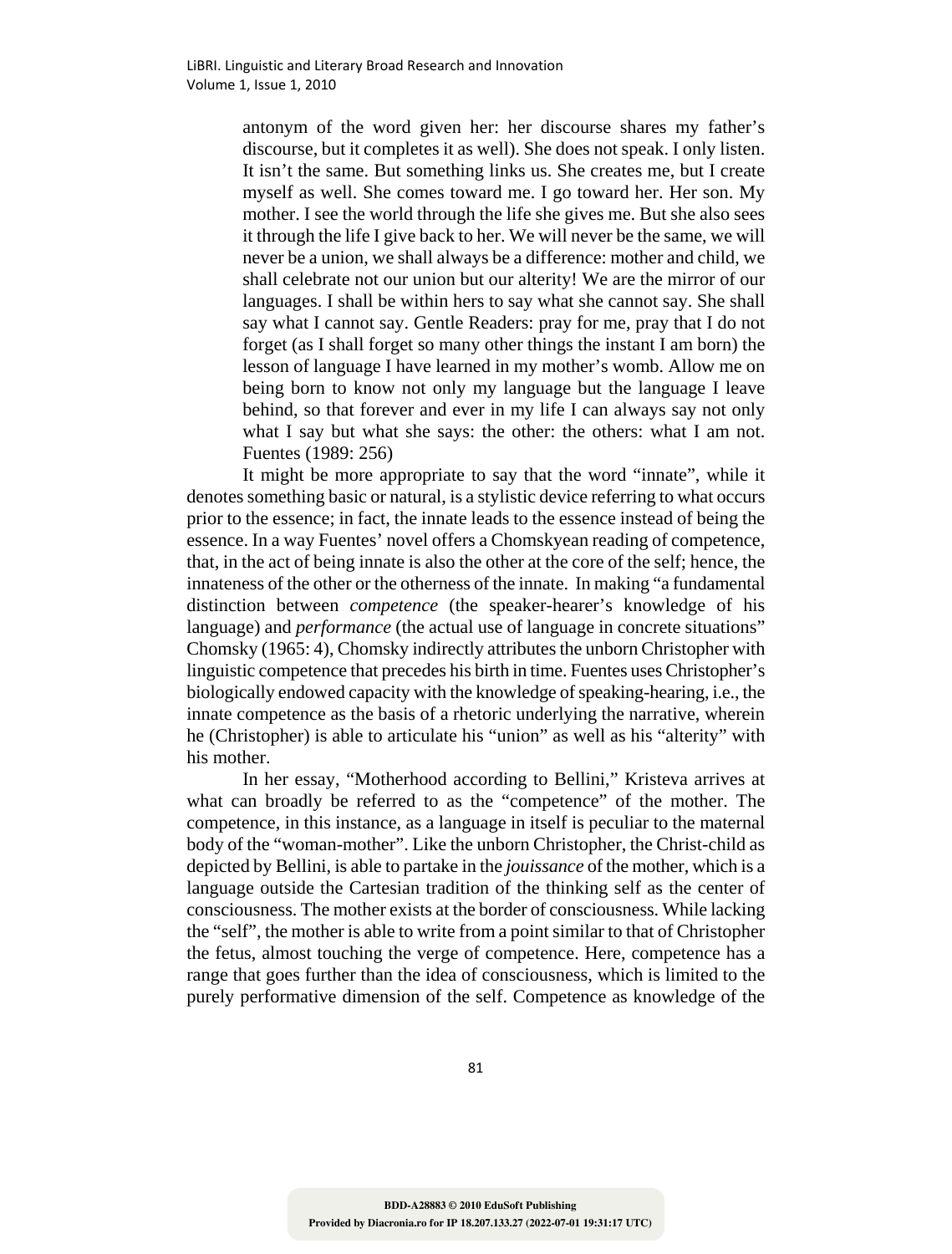language possessed by the speaker-hearer is the capacity for language that transcends the limits of discourse, in the sense that it displaces any fixed notion of quantitative measurement of the language possessed by a person from a behavioral point of view. In offering an essentialist notion of competence that belongs to women as a group, Kristeva celebrates an identity that is *ahistorical* (history coinciding with the beginning of patriarchy), in being isolated from the masculine centered self:

Material compulsion, spasm of a memory belonging to the species that either binds together or splits apart to perpetuate itself, series of markers with no other significance than the eternal return of the life-death biological cycle . . . Such an excursion to the limits of primal regression can be phantasmically experienced as the reunion of a woman-mother with the body of her mother . . . The homosexual-maternal facet is a whirl of words, a complete absence of meaning and seeing: it is feeling, displacement, rhythm, sound, flashes, and fantasied clinging to the maternal body as a screen against the plunge. Kristeva (1980: 239-240)

The grammar of the Mother's *jouissance* participates in a radically similar manner with that of the unborn child in Fuentes' novel. In very subtle ways, the Mother and the child offer their own functional definition of competence, within which they can identify themselves, though less as "selves" and more as language creatures, whose competence has been denied for historical reasons. They are biologically endowed with linguistic competence, and in ideological ways share the knowledge of their competence with "the other: the others: what I am not".

An interesting digression is whether linguistic competence is an objective, neutral zone isolated from the function of "pleasure" in the human body? How far is the body's innate pleasure contingent upon the degree of conceptualization as well as the syntax structure that a person employs which could very well deviate from what common sense presupposes? In simpler terms, what is the impact of the sex of a person as a cognitive mechanism on the treatment of language as a biological fact? Irigaray speaks of a woman's innate pleasure in her essay "Cosi Fan Tutti," when she says:

And make sure this does not come up, the right to experience pleasure is awarded to a statue. "Just go look at Bernini's statue in Rome, you'll see right away that St. Theresa is coming, there's no doubt about it." In Rome? So far away? To look? At a statue? Of a saint? Sculpted by a man? What pleasure are we talking about? Whose pleasure are we talking about? Whose pleasure? For where the pleasure of the Theresa in question is concerned, her own writings are perhaps more telling. But how can one "read" them when one is a "man?" The production of ejaculations of all sorts, often prematurely emitted, makes him miss, in

82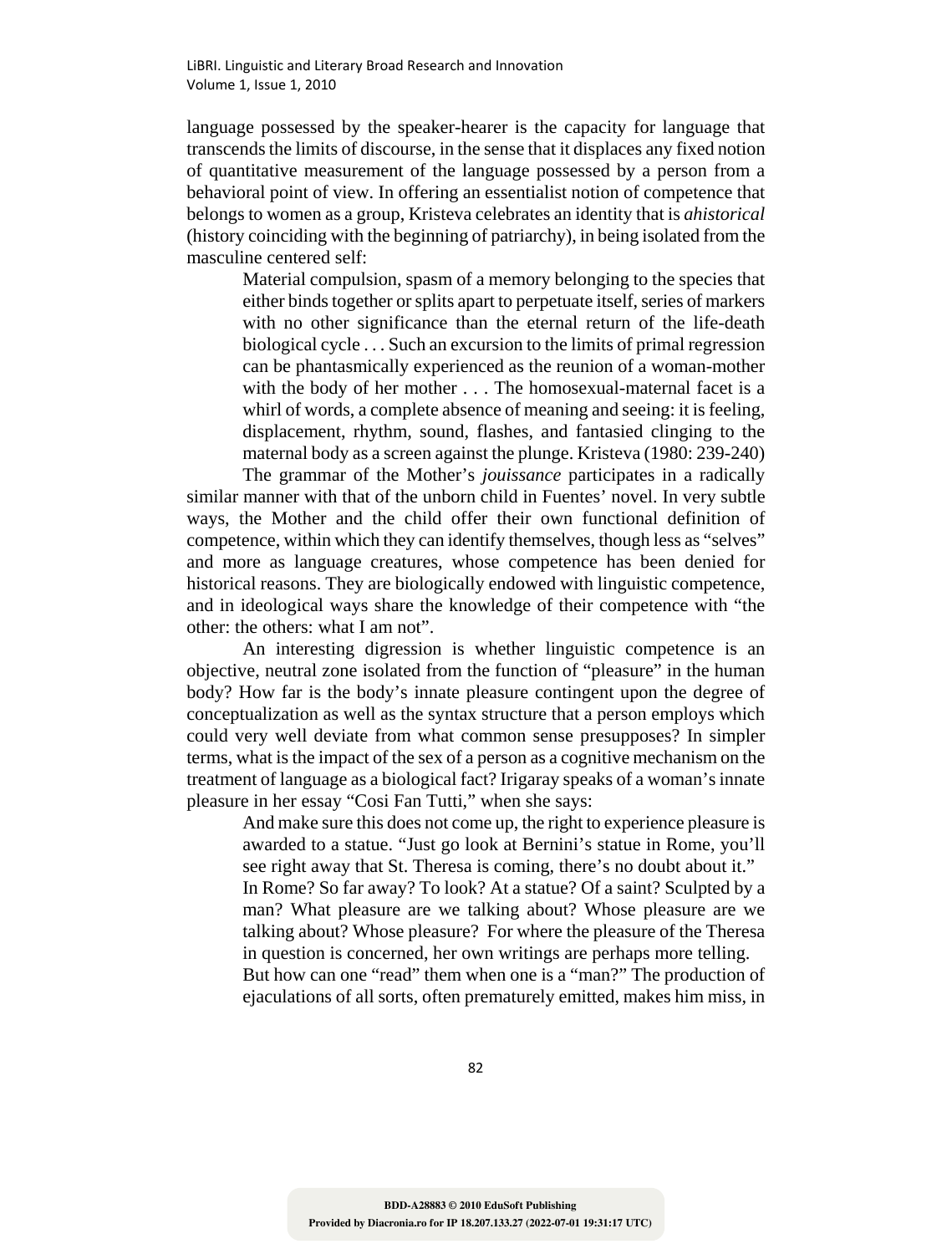the desire for identification with the lady, what her own pleasure might be all about.

And . . . his? Irigaray (1985: 91)

Irigaray's point strikes at the heart of the discourse of language as human nature, since a woman merely by the fact of being a woman is able to manifest her pleasure in a language that eludes commonsensical notions of understanding, in a way that even a great artist like Bernini or an eminent psychoanalyst like Lacan cannot do. The lingering point is that even if men and women are universally endowed with a language acquisition device, the way they cognize the world would be essentially different in the case of women, children, gays or lesbians. The intuition to acquire language could vary possibly depending on the nature of the desire mechanism of the body toward the other, i.e., the world, in turn affecting the linguistic intuition itself. This is not to instance either women, children, gays or lesbians as species outside the group generally referred to as human beings, endowed with reason, but, instead to generalize (in an unavoidably simplistic manner), that the variation of competence among different groups like men and women could be so great that it would be hard to make a reasonable justification for any theory of universality. Competence is a variable like performance. Each group (not unlike individuals) selectively internalizes a diverse set of data or rules that suit their genetic make-up affecting not only their performance but also the basis of their language.

The point is that Chomsky's notion of language does open itself to a reading that includes the child (born and unborn), the mother, the woman, gay, lesbian, etc. As he says in his book, *Rules and Representations*:

To know a language, I am assuming, is to be in a mental state, which persists as a relatively steady component of transitory mental states. What kind of mental state? I assume further that to be in such a mental state is to have a certain mental structure consisting of a system of rules and principles that generate and relate mental representations of various types. Alternatively, one might attempt to characterize knowledge of language-perhaps knowledge more generally - as a capacity or ability to do something, as a system of dispositions of some kind, in which case one might be led (misled, I think) to conclude that behavior provides a criterion for the possession of knowledge. In contrast, if such knowledge is characterized in terms of mental state and structure, behavior simply provides evidence for possession of knowledge, as might facts of an entirely different order - electrical activity of the brain, for example. Chomsky (1980: 48)

The variability of the mental states of individuals and groups does not automatically imply a variation in the basic system of rules guiding one's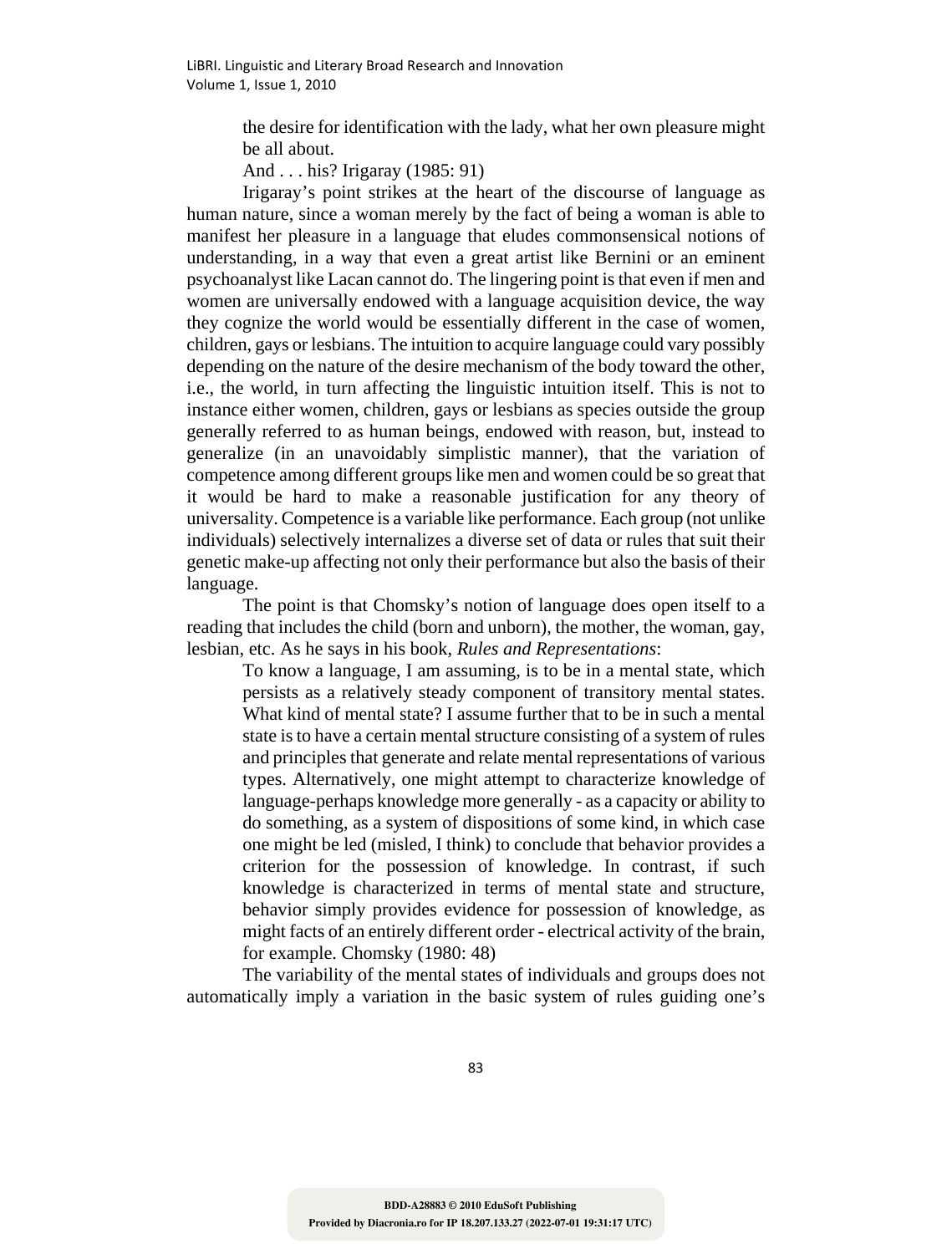language. To Chomsky, the notion of the mind/brain - whether the positivist notion of the brain is an invention of the mind or the "mental state" of language, preempts any logical discussion of the organism as a whole or even language, except in metaphysical terms that preconceives the reality of the external world in order to make feasible the existence of the mind or vice-versa. As Chomsky expresses it in *Language and Thought*:

"Let's say somebody could come along with a chess-playing program that behaved exactly like Kasporov, made exactly the moves he would every time. Would it be playing chess? Well, no, just as in the case of "breathing." Playing chess is something that people do. Kasparov has a brain, but his brain doesn't play chess. If we asked, "Does Kasparov's brain play chess," the answer is no, any more than my legs take a walk. It's a trivial point" Chomsky (1993: 91).

The notion of a causal link between language and the world as either happening simultaneously or one before the other, while attributing reality to origin, approaches the very reality from a nihilistic (in the etymological sense of "nihil" as meaning 'nothing') perspective.

## **4. Language as human nature**

An assumption based on innateness tends be radical, in some sense, God-given (even without the God, if one goes by the Cartesian notion of man as a thinking being who wills God) and has a claim to metaphysics, until substantiated in a scientific manner.

In the case of language, the scientific basis is contingent upon the intuition that permits language to be visualized in human terms; the whole idea that language is able to generate a basis that both interprets and documents intentionality. The notion that the mind at birth is a blank slate is invalidated by the very metaphor of the blank slate, which literally connotes the absence of any mind at all. The empirical argument that the mind is a post-natal creation does not support any theory in favor of the origin of language or even the simple fact of why the mind is in the later stages of its growth incapable of deleting the writing on the slate in order to introduce a fresh dose of learning upon the very slate (though this somehow seems to have always been the policy of fascist states). One perspective is that the world that imprints itself on the mind has a deterministic quality about it elusive of the fact that imagination or even memory is primarily a product of intuition that relies on the senses for data. Learning, perhaps, plays the part of conditioning thought rather than being the basis for the thought-processes of the mind to develop further.

To illustrate the point that distinguishes learning from the point of view of empiricism and Cartesian notion of the innate, we have chosen an instance from Aldous Huxley who opts for an empirical basis to sight. In his book, *The*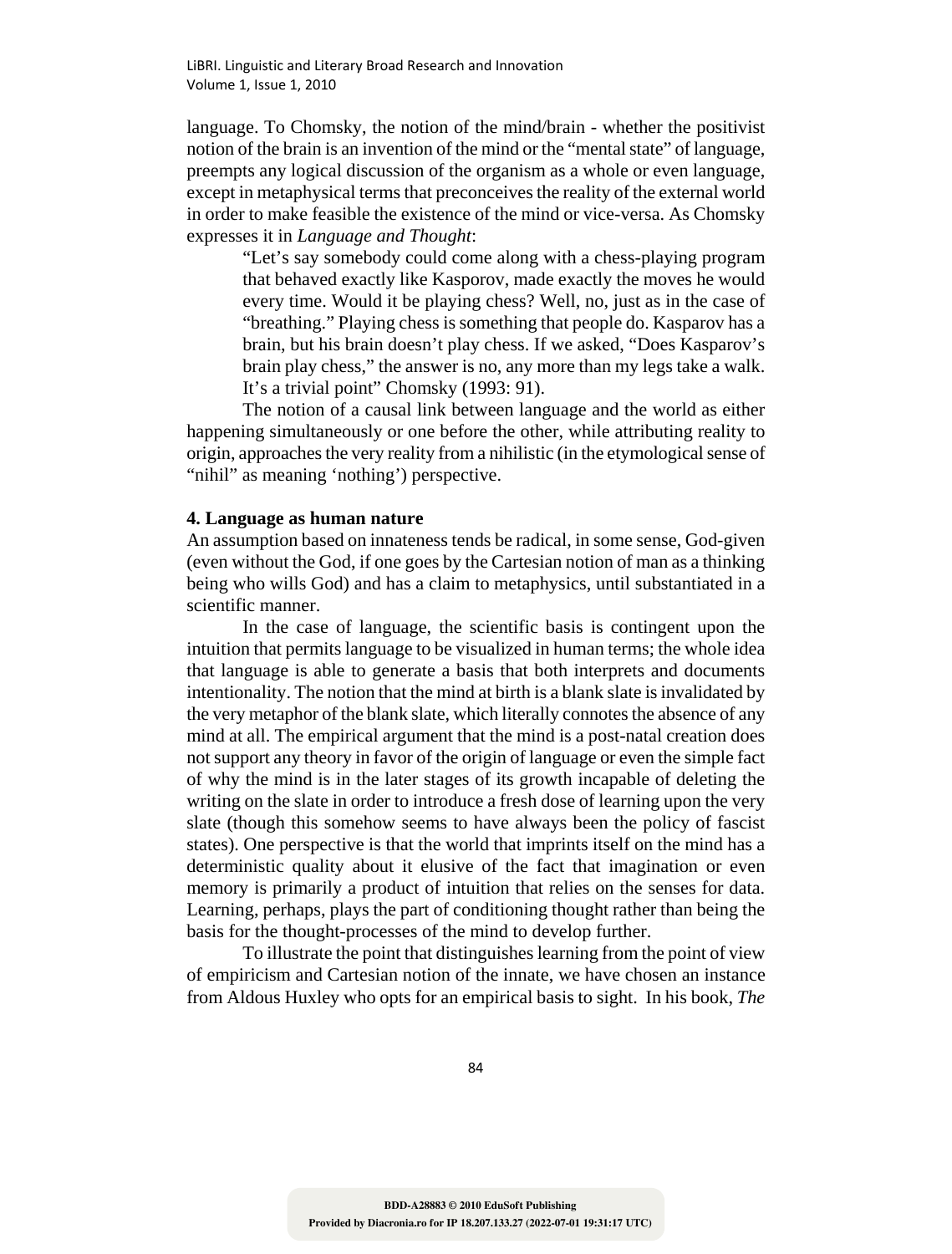*Art of Seeing,* Huxley makes a distinction between seeing, "which is a biological activity related to the nervous system from perceiving, which is a mental activity related to an 'individuals' accumulated experiences, in other words, to memory" Huxley (1975: 24). The Chomskyean position would be toward visualizing perception as a structure-dependent activity related to the brain, and though experience increases the range and the selectivity of the data observed and experienced by the senses, it is the mind that applies its rules in the construction of the world and in the making of the very perception "and of that necessary condition of perception, memory" Huxley (1975: 23).

 Is Chomsky to be read as Cartesianism bereft of the metaphysics? Chomskyean metaphysics which places too much faith in the competence of human nature, at the theoretical level, loses much of its claim to value neutrality. At a certain point, the argument becomes hermeneutical, when prejudice becomes inevitable and more than that, necessary. Take the following example that Chomsky offers in his book, *Modular Approaches to the Study of the Mind*:

For example, suppose some Martian had the same sensory system that we have but did not have the rigidity principle and the binding principle. Given exactly the data we have been presented with, the Martian might develop a different set of beliefs; in the case of language, a different system of knowledge. Whereas we know that expression such and such means so and so, the Martian would know just as well that the expression means some different thing; and whereas we perceive that the object is rotating, the Martian would perceive it as shrinking. That is, different systems of knowledge and belief could arise on the basis of exactly the same experience if the mind were simply organized in terms of different principles. Chomsky (1984: 21)

In the example, the dominant prejudice is that the organization of the mind is always already prior to the inception of language.

The above argument leads to Foucault's notion of "power" and "resistance"; the power of learning and the potential of the mind (in innate ways, and in order to assert its nature) to resist learning, which is a fact of social life and not a natural facet of the species of man. One implication within the equation of language as human nature is the location of power; power, like resistance, is an aspect of human nature. Power and resistance are not oppositions as much as concepts that complement each other. Foucault (1978: 95)

 Resistance in a sense being one form of power, goes deeper into the idea that there is an originary human nature that empowers resistance and resists being disempowered, refuting behavior as the sole, determining criteria to understanding either language or the human mind.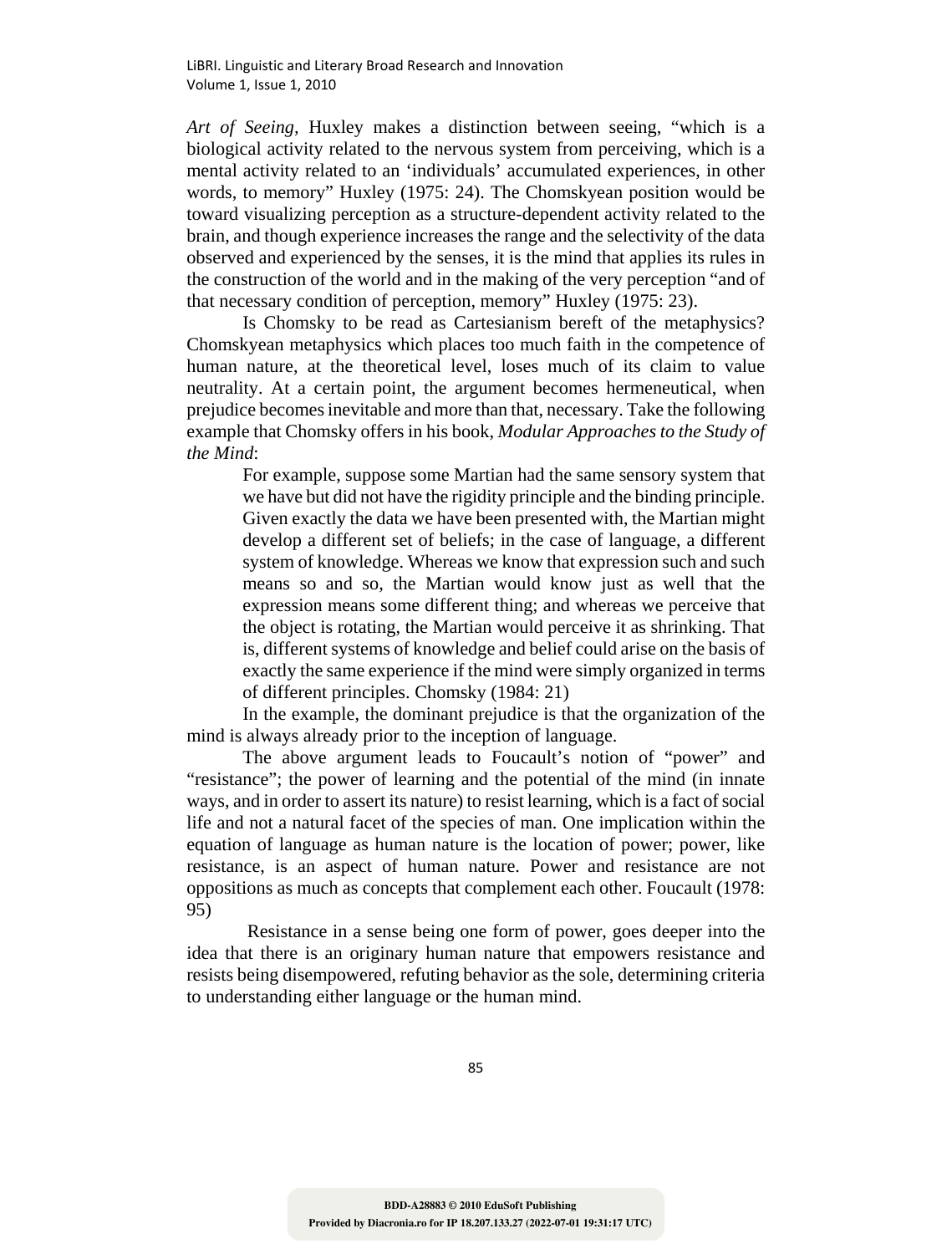While Foucault's argument offers a political side to Chomsky's definition of competence, it is important to note that Chomsky's own notion of power would be based on identity (universal grammar), and not so much dispersal; the location of power as vested in the state; and the necessary transformation of the authority of the state to more communal forms of government (somewhat like the Israeli Kibbutzim) based on the anarchist philosophy that Chomsky in his interview expounded to James Peck:

Anarchism isn't a doctrine. It's at most a historical tendency, a tendency of thought and action, which has many different ways of developing and progressing and which, I would think, will continue as a permanent strand of human history. Take the most optimistic assumptions. What we can expect is that in some new and better form of society in which certain oppressive structures have been overcome, we will simply discover new problems that haven't been obvious before. And the anarchists will then be revolutionaries trying to overcome these new kinds of oppression and unfairness and constraint that we weren't aware of before. Peck (1987: 29)

If language is human nature, what are the political implications of articulation? As Chomsky puts it: "The question "what is human nature?" has more than scientific interest. As we have noted, it lies at the core of social thought as well. What is a good society? Presumably one that leads to the satisfaction of intrinsic human needs, insofar as material conditions allow. To command attention and respect, a social theory should be grounded on some concept of human needs and human rights, and in turn, on the human nature that must be presupposed in any serious account of the origin and character of these needs and rights" Chomsky (1987: 195).

#### **5. Liberal versus Libertarian Socialist**

Chomsky's assumptions about language in the process of lending themselves to the making of a theory of human nature open the field for a philosophical as well as a political critique. This is the attempt of the later Chomsky in his book *Knowledge and Freedom*, where knowledge and freedom are not binary categories but one systematically leads to or affects the other. Intelligence, in addition to being a cultural fact, is an ethical question for Chomsky. To know the limit, i.e., the rule (in other words, how we interpret the world) is to be free (i.e., how we change the world).

The principles of mind provide the scope as well as the limits of human creativity. Without such principles, scientific understanding and creative acts would not be possible. If all hypotheses are initially on a par, then no scientific understanding can possibly be achieved, since there will be no way to select among the vast array of theories compatible with our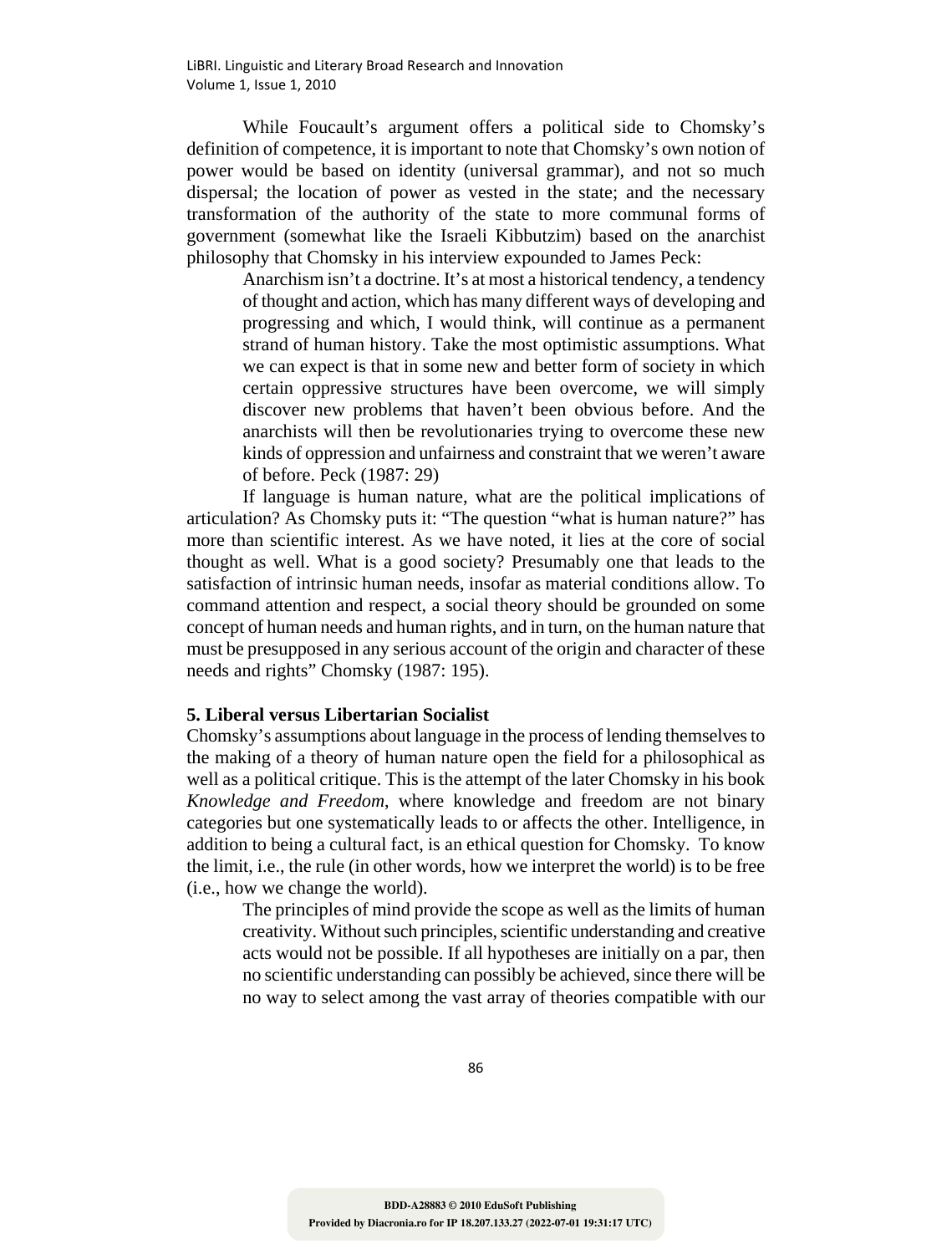limited evidence and, by hypothesis, equally accessible to the mind. One who abandons all forms, all conditions and constraints, and merely acts in some random and entirely willful manner is surely not engaged in artistic creation, whatever else he may be doing. Chomsky (1972: 50)

Within this broad conception of knowledge as a possibility of freedom, we have tentatively attempted to define what differentiates Chomsky as a libertarian apart from a liberal<sup>9</sup>. A liberal is an involuntary supporter of the *policies of the state with the "state" acting as an originary construct, an ideal representation, a metaphysic; and a libertarian is a conscious "dissenter" from the policies of the state that seeks legitimacy by disseminating the metaphysic of consent through an interested "majority" who give the entire notion of dissent an obviously negative character*.

This distinction seems to be the basis of Chomsky's political activism. It is not an original distinction in so much as the "tradition" of dissent can be traced back to the works of Bakunin, Kropotkin, Thoreau, Tolstoy, Orwell and Bertrand Russell. The connection between Chomsky's libertarian outlook and the making of an anarchical society is primarily based on the notion of reasonableness in the conduct of human affairs.

Libertarian Socialism is an alternate name for anarchism, a discourse comprising the language of dissent while anarchism itself is popularly viewed as a political doctrine. To the libertarian socialist (someone like Orwell or Chomsky) the implications of language and the forms it assumes in order to reinforce the self-perpetuating character of the state is of extraordinary importance in order to critique those patriarchal forms that seek to eliminate the notion of the individual and the group as agents or *willing* entities. Chomsky's aim, it seems, is to take Descartes out of the closet of pure metaphysics where the will serves a higher authority, perhaps God to a position where the will, since it is the faculty of expression of an independent mind, can discover its own expression in the absence of constraints and in the presence of constraints seeks to overcome them through revolutionary means.

Anarchism is a political, social and economic alternative rooted in a theory of human nature. Is competence essentially a state of anarchy or is anarchy a state where competence and performance dissolve into a single entity? How does Cartesianism or the notion of an innate mechanism open itself to a reading of anarchy? Is language, in essence, anarchistic? The notion of whether linguistic competence can be willed from a position of marginality is, in other words, to say whether one can will one's own nature. If language is willed through an intrinsic capacity and not just passively experienced, it undermines any reductionist variety of empiricism functioning as a positivist metaphysics that subsists on synthetic proof and certitude rather than hermeneutical explanation and play.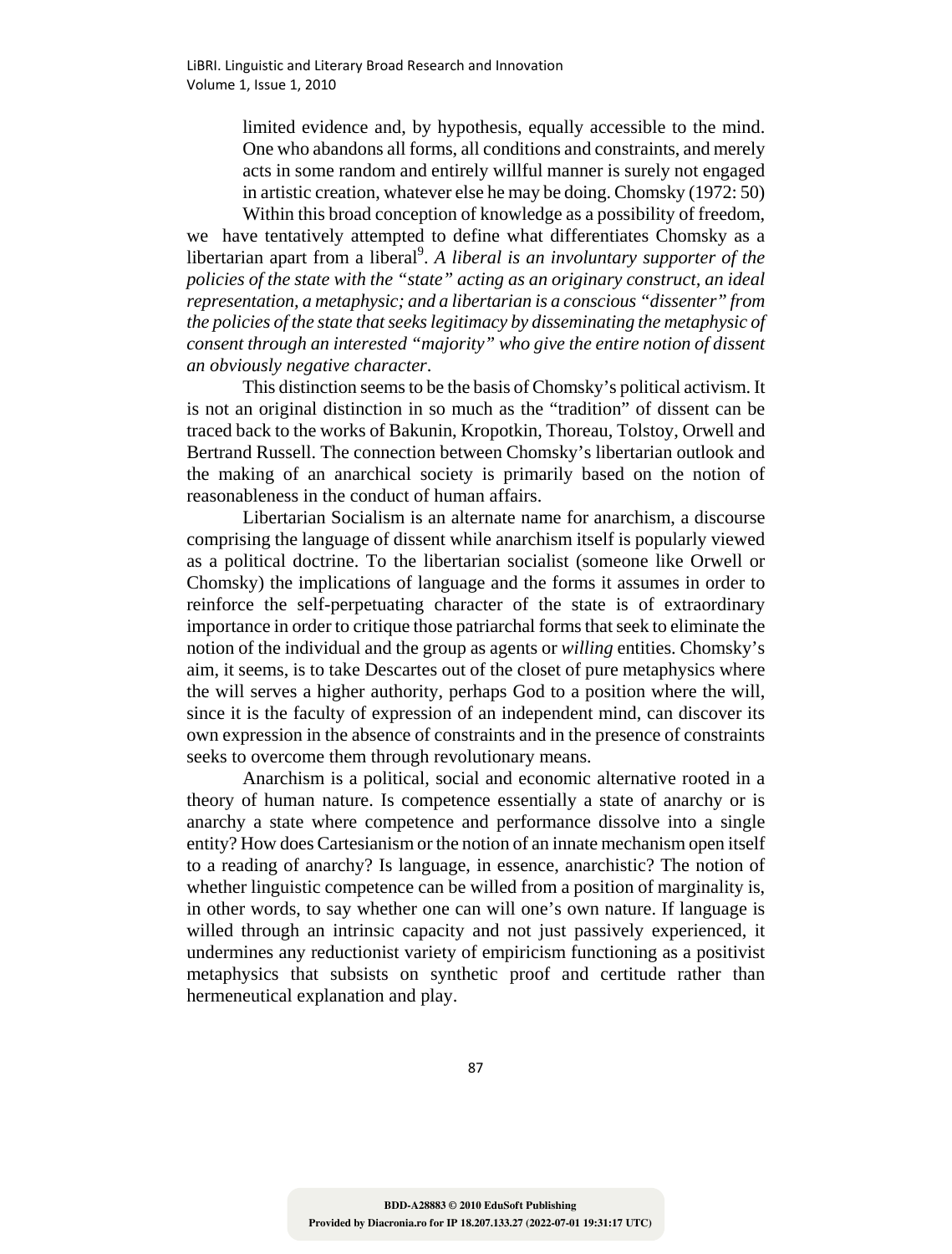Chomsky's contribution to the Cartesian philosophy of the mind as a source of language is the connection he establishes between language, human nature and a state of anarchy. The human mind with its inbuilt mechanism of rules can hypothetically function to the utmost level of its competence in the absence of authority. Since the rules are precisely within the mind, creativity is not random but rather controlled; at a parallel level in the social world, authority is what originates within rather than without the individual. The presupposition of an internal mechanism is metaphysical because it is a presupposition though the scientific claim rests in the premise of language as the basis of the study of why human nature is the way it is, i.e., the question of what endows human language with the intrinsic capacity for liberation. Russell has an apt phrase "enlightened self-interest" where an individual is able to reconcile his interests with the general welfare of humanity.

The implications of Chomsky's assumptions regarding the innate mechanism of language can most visibly be seen in the area of educational theory - the child as a blank slate or an active human being in the process of expressing its inner needs. As an instance of this "anarchistic" way of rearing the child is the school called Summerhill started in the year 1929 in Suffolk, England. According to its founder A. S. Neill,

"Logically, Summerhill is a place in which people who have the innate ability and wish to be scholars will be scholars; while those who are only fit to sweep the streets will sweep the streets . . . would rather see a school produce a happy street cleaner than a neurotic scholar" Neill (1960: 4-5).

The notion of cognition is, in radically experimental and poetic ways, equated with creation and freedom in the broadest possible sense. It is creation that leads to happiness and, in turn, happiness is the condition of creation leading to a better world.

Chomsky himself, in the interview to James Peck, cites an autobiographical instance of his first years at a progressive school in Philadelphia.

"Well, anyway, at this particular school, which was essentially a Deweyite school and I think a very good one, judging from my experience, there was tremendous premium on individual creativity, not in the sense of slapping paints on paper, but doing the kind of thinking that you were interested in. Interests were encouraged and children were encouraged to pursue their interests. They worked jointly with others or by themselves. It was a lively atmosphere, and the sense was that everybody was doing something important" Chomsky (1987: 5).

Though Neill never explicitly discloses an interest in language theory, he typically uses the word freedom to suggest that the child blossoms to his/her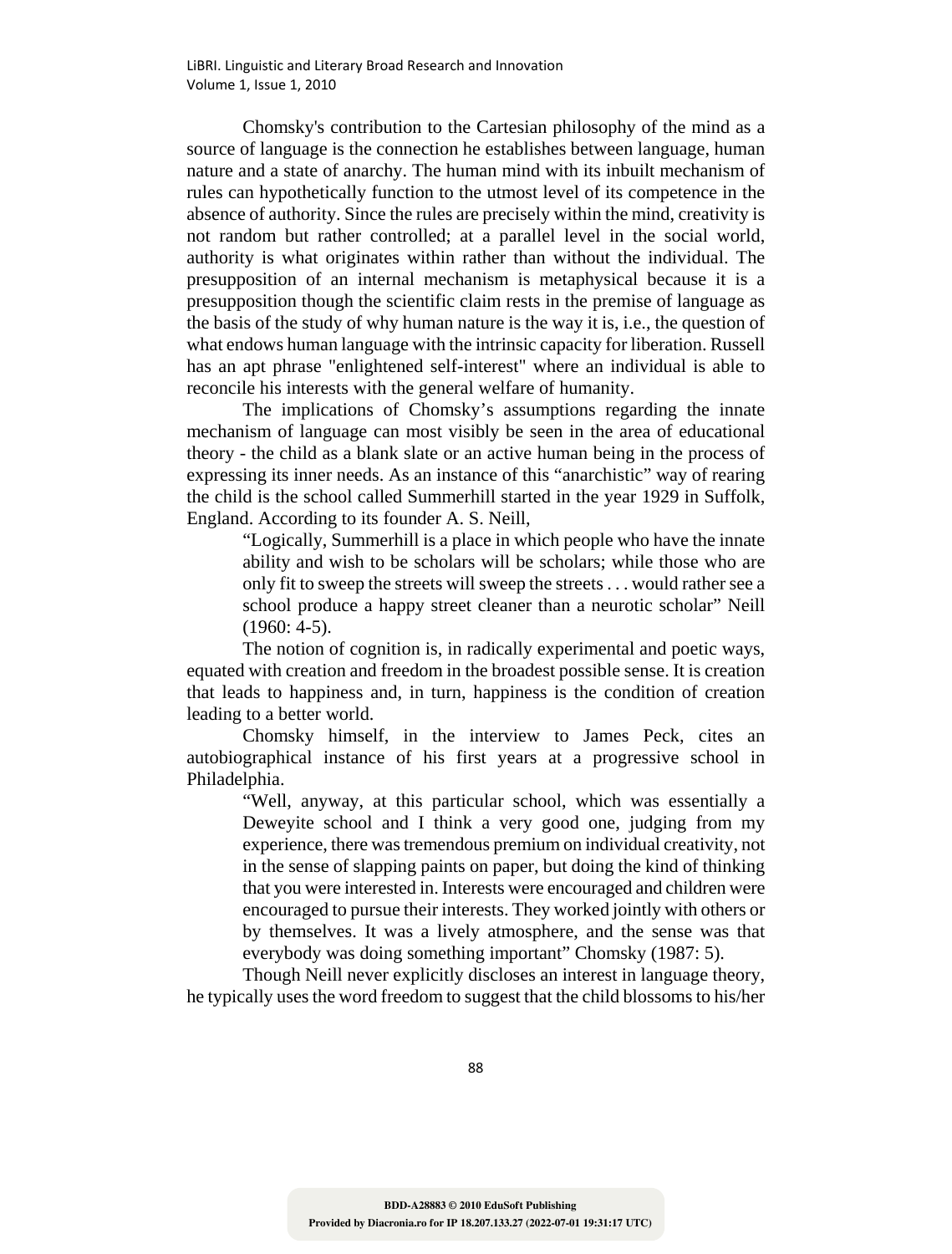utmost only in a condition of freedom. In fact, he appeals to the idea of freedom as being in essence innate to the human child.

Anarchism, as Neill's radical notion of cognition demonstrates in educational theory, neither sees the individual as an end in itself (as in extreme versions of *laissez-faire* capitalism that Ayn Rand talks about<sup>10</sup>) nor believes in the sacrifice of the individual to the so-called collective needs of the society (as extreme versions of Marxism tend to believe). As Bakunin, the proponent of scientific anarchism in the 19th century Russia puts it:

Man frees himself only from the brutal pressure of *his* external and material and social world, including that of all the things and people surrounding him. He dominates things through science and by work; and as to the arbitrary yoke of men, he throws it off through revolutions. Such then is the only rational meaning of the word liberty: it is the domination over external things, based upon the respectful observance of the laws of nature; it is independence from the pretentious claims and despotic acts of men; it is science, work, political rebellion, and, finally, it is the organization, at once planned and free, of a social environment, in conformity with the natural laws inherent in every human society. Maximoff (1964: 265)

Anarchy is the rule of the mind; possessing the rule and the mind's knowledge of the rule; it is an intuitional feature of human language. On the contrary, the rule of external authority (that is internalized by the mind) is an observance (both conscious and unconscious) of an activity called language and the connection between the rule and the activity is never intrinsic like in the case of language and the mind. The idea is that what is social and political is not necessarily real (and can be transformed) - an enlightenment premise - while what is real is human nature that can discover its own rules of functioning - a romantic assumption - as Rousseau contends that "Man is born free." Freedom is what is natural to the mind and language is not just the source but freedom itself.In a political system where the rule that guides the mechanism of language exists outside the individual in a medium that constantly attempts to create a "public voice," it is easy to observe why some individuals and groups and nations continue to be delineated under the utilitarian slogan of "the greatest good for the greatest number". Anarchism relies on the radical transfer of authority - dismantling the language of the State - in order to make way for the language of the individual. In a democratic society, an individual allows his or her nature to develop rationally while a media that works at the behest of the state attempts to shape individuals in order to suit vested interests. In a genuinely anarchist society,

A "democratic communications policy," . . . would seek to develop means of expression and interaction that reflect the interests and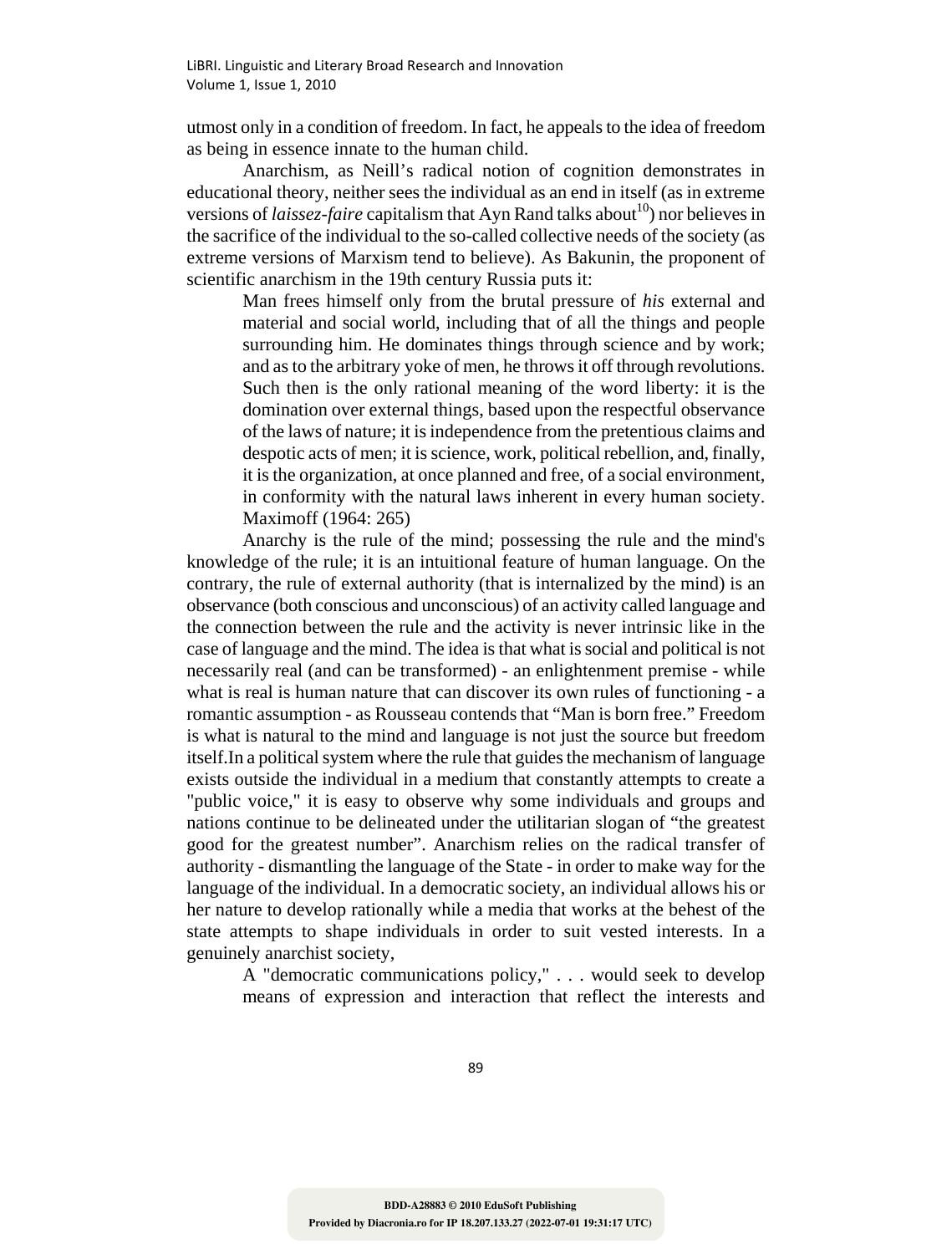concerns of the general population, and to encourage their selfeducation and their individual and collective action . . . the goal can be approached only as an integral part of the further democratization of the social order. This process, in turn, requires a democratic communications policy as a central component, with an indispensable contribution to make. Serious steps toward more meaningful democracy would aim to dissolve the concentration of decision-making power, which in our societies resides primarily in a state-corporate nexus. Chomsky (1989: 136)

In Chomsky's terms, the state has acquired the ability of indoctrination to the extent that the individual is convinced that his or her "needs" are as real as that of the "authority" that caters to them - and therefore the title of his book "Necessary Illusions." In his essay "Governmentality," (the pun works either way as the mentality of those who govern as well as the governed) Foucault speaks of the governmentalization of the state. He defines "governmentality" as a "complex form of power, which has as its target population, as its principal form of knowledge, political economy, and as its essential technical means apparatuses of security" Burchell and Miller (1991: 87). An extreme version of this governmentalization is visible in George Orwell's *1984*, in which the distinction between the state and the government is blurred into a single phenomenon that merges into a concept of "power entirely for its own sake" Orwell (1992: 217).

The title *1984* is itself a spatial metaphor of time frozen in "London, chief city of Airstrip One," signifying a sense of the ultimate alienation possible in language based on Big Brother's fundamental perception that individuals are basically units of language and a radical alteration of language is a remodification of these linguistic units. Big Brother's philosophy of language is characterized by an extreme scientism, a systematic annihilation of the metaphor - which connects dissimilars, since dissimilars do not exist anymore. If Foucault's notion of resistance that endlessly opposes power can be read as a theory of metaphor, (since the innate is creative in the act of recognizing its own rules), then human nature itself can be equated with language and creativity and someone as unintelligent and mediocre in the novel as Tom Parsons can commit "thoughtcrime" by denouncing Big Brother in his dream. Orwell (1992: 192)

As Chomsky might see it, this governmentality has more to do with "transnational corporations" rather than the state *per se*. As he says in one of his speeches, "The shift from national economies to a single global economy also has the effect of undermining functioning democracy. The mechanisms are pretty obvious. Power is shifting into the hands of huge transnational corporations and away from parliamentary institutions. Meanwhile, there's a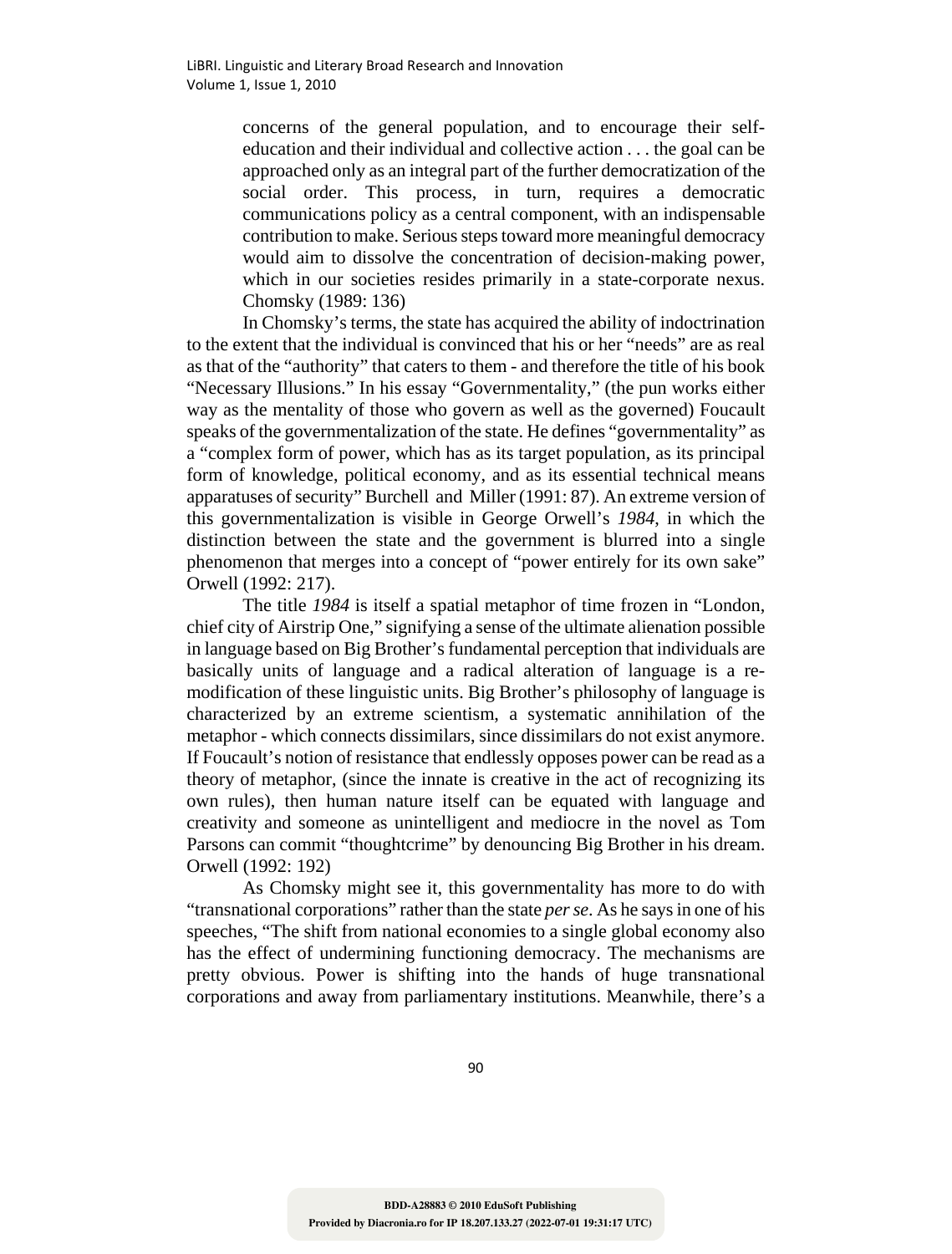structure of governance that's coalescing around these transnational corporations" Anderson and Davey (1994: 22). It is corporate power that is the new Big Brother with an entirely different corporate language in the form of imagery at its disposal in order to influence the decision-making capacity of the masses. The anarchist view is that the masses are essentially capable of arriving at their own sense of rightness.

Describing the Paris Commune of 1871 as a popular uprising, in which the masses spontaneously decided to overthrow an oppressive government, Kropotkin recognizes an intuitional element in the uprising, a genuine, wholehearted desire to found a social system based on a revolution, "a revolution which would have completely transformed the whole system of production and exchange by basing them on justice; which would have completely modified human relations by putting them on a footing of equality; which would have formed our social morality anew by founding it upon equality and solidarity. Communal independence was then but a means for the people of Paris; the social revolution was their end" Kropotkin (1970: 125).

Kropotkin's argument boils down to the fact that the masses are innately capable of founding a truly anarchist society. In Kropotkin's terms, the masses do not need a leader from the elite bourgeoisie in order to educate them into an egalitarian social order. The intelligence of the masses is something native to their beings as well as their condition; that they can articulate is a linguistic premise; that they will articulate their needs as a group in order to obtain the welfare of the entire society is something that rests conclusively within them. While, no doubt, much of the anarchist arguments observe an agenda in the natures of individuals, the point to be observed is the implication that an anarchist vision has for critical theory. Chomsky himself discloses his faith in popular movements to remedy their condition without an elite guide them that more often than not replace the old oppressors. In this sense, the anarchist does not subscribe to any organized doctrine of thought. As Chomsky said in an interview to the magazine *Rolling Stone:*

In fact, as a rule of thumb, any concept with a person's name on it belongs to religion, not rational discourse. There aren't any physicists who call themselves Einsteineans. And the same would be true of anybody crazy enough to call themselves Chomskyean. In the real world you have individuals who were in the right place at the right time, or maybe they got a good brainwave or something, and they did something interesting. But I never heard of anyone who didn't make mistakes and whose work wasn't quickly improved on by others. That means if you identify yourself as a Marxist or a Freudian or anything else, you're worshiping at someone's shrine. Young (1992: 70)

An individual is an *a priori* theorist, even before s/he experiences the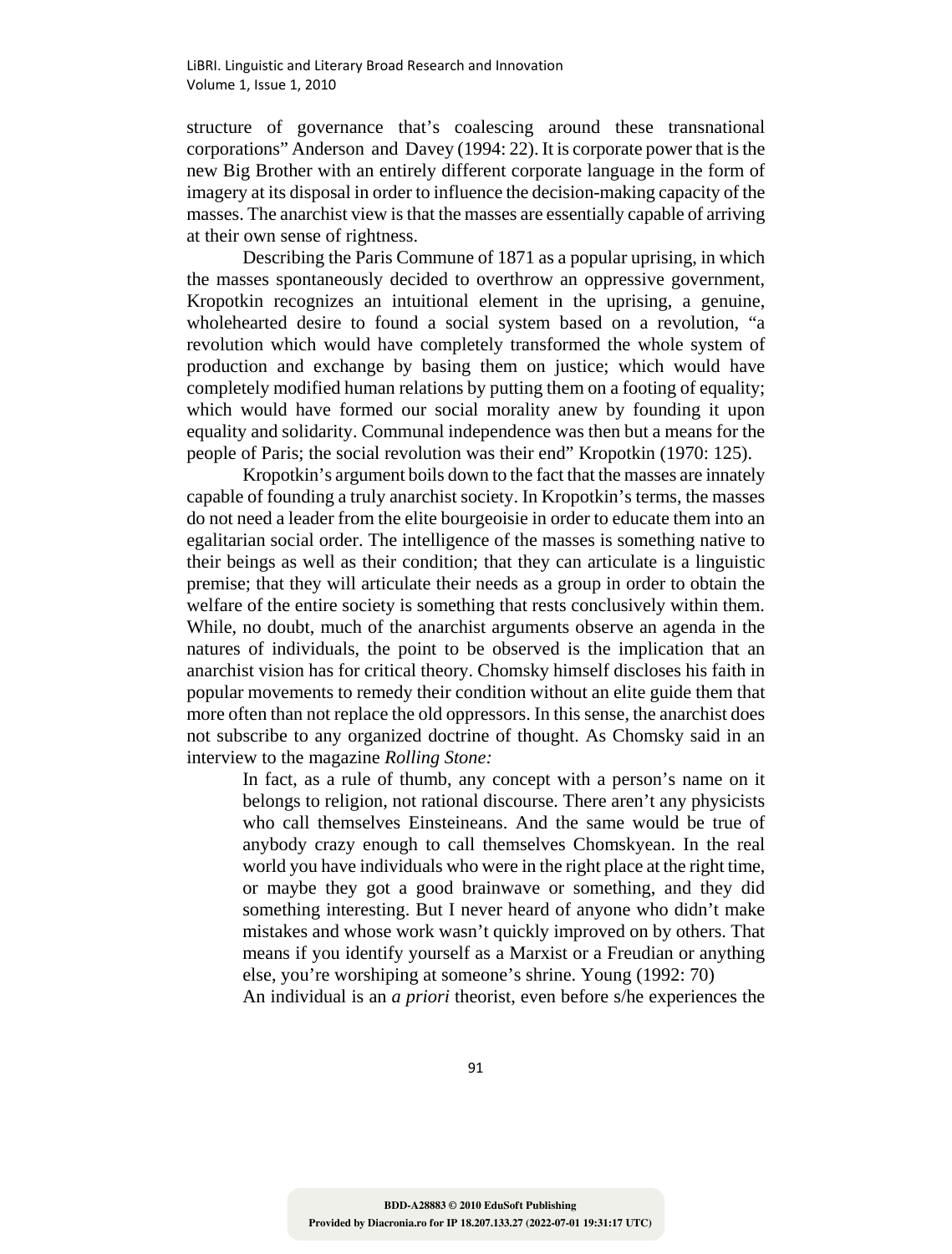world. But experience is what activates the faculty to theorize or languagify (using language as a verb) the world. The subtle difference is that the power of languagification is not dependent on experience; the mind does not passively receive data that fills its own emptiness, i.e., a state without language. One fundamental principle guiding language theory would be that language is born into experience; experience does not condition language, though the faculty to understand the world through language would remain in its rudimentary stages in the absence of a context. Another point would be that it is in the nature of the language faculty to appropriate the world with words, in that human nature itself is a biological capacity of acquisition of the outside through language. An equally significant point would be that while experience can be creatively molded in infinite ways, it is limited to the data to be accounted for. Language is something natural to the human species as Chomsky observes in *Language and Mind.* 

Roughly, I think it reasonable to postulate that the principles of general linguistics regarding the nature of rules, their organization, the principles by which they function, the kinds of representations to which they apply and which they form, all constitute part of the innate condition that "puts a limit on admissible hypotheses." If this suggestion is correct, then there is no more point asking how these principles are learned than there is in asking how a child learns to breathe, or, for that matter, to have two arms. Rather, the theory of learning should try to characterize the particular strategies that a child uses to determine that the language he is facing is one, rather than another, of the "admissible languages." When the principles just alluded to are made precise, they constitute an empirical assumption about the innate basis for the acquisition of knowledge, an assumption that can be tested in a variety of ways. Chomsky (1972: 171)

The question then is not "why," but to account in philosophically and scientific ways, as to what makes the innate structure rich enough to cope up with the diversity of languages. One most productive generalization in this regard is that any language could be learned since the mind intrinsically possesses the grammar to constitute the world. As John Lyons puts it: "What his (Chomsky's) theory of generative grammar seeks to formalize - rule-governed, structure-dependent creativity whose complexity is defined by the power of the grammar - is certainly an essential part of language" Lyons (1977: 143).

#### **6. Final remarks**

In fruitful ways, Chomsky integrates his political criticism with his linguistic theories, in order to provide a sense of unity to his work. What we have attempted to do in our reading is to show that the unity is internal to Chomsky's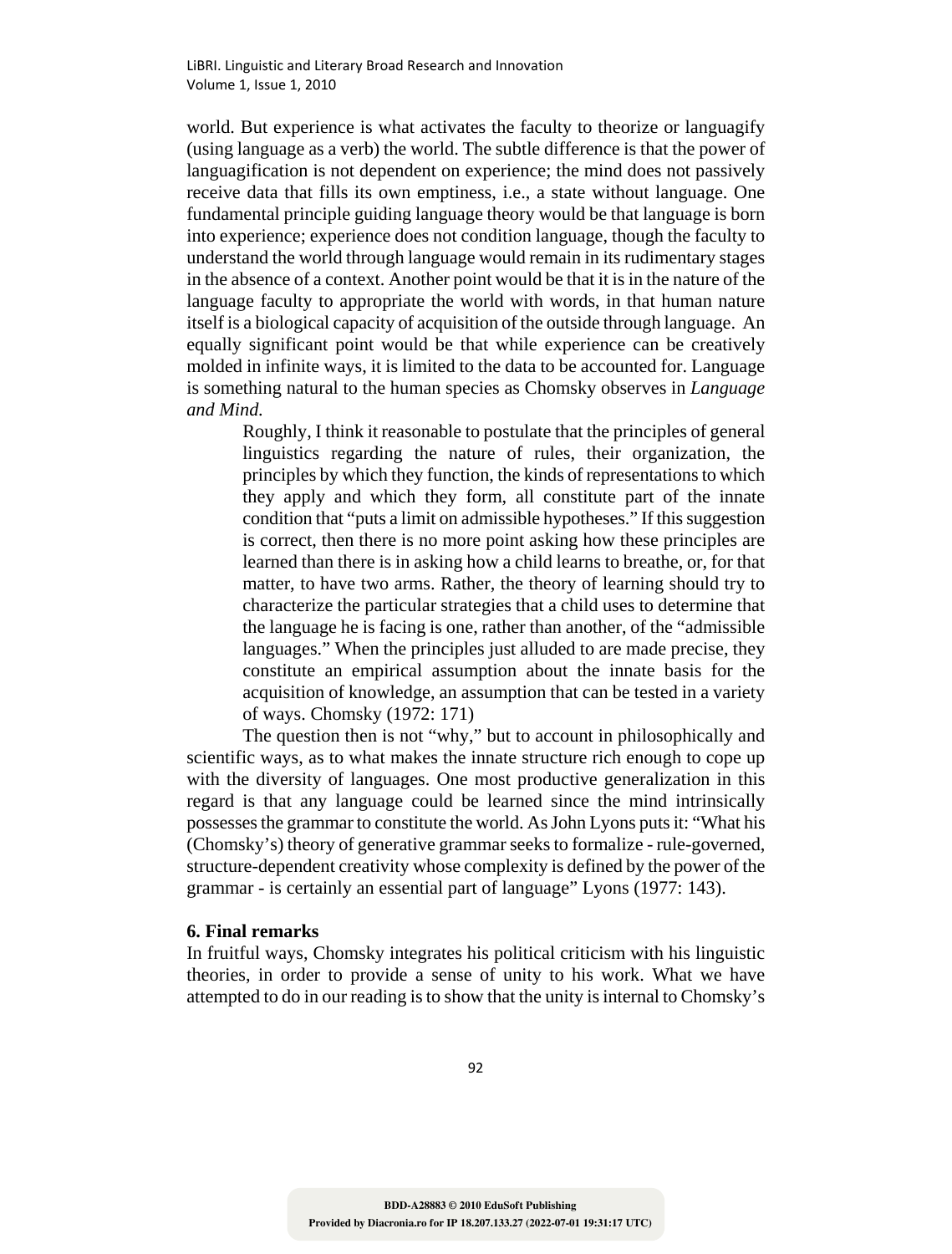theory of language based on an innate mechanism, which comes out as human nature that in turn becomes a basis of political thought.

## **Notes**

[1] The *Dictionary of Philosophy* edited by Dagobert D. Runes defines discourse as "orderly communication of thought or the power to think logically." I chose this particular definition of discourse for its characteristic universality. However, in the Foucauldian sense, discourse is the power that thinks non-logically or even *unthinks* logic. It is not an orderly communication of thoughts. It is a dis-ordered, indirect communication of what is not just thought in the classical sense with a capital T, but thought in a more dispersed sense. The discourse is never there as a fact to be observed. It is always already not there as a *non-fact* lying everywhere. One functions within a discourse or an "order of things." The order of things involves a definition of power. It can be either an order meant to repress or silence or an alternate order meant to critique the existing order. Either way discourse is power. As Foucault puts it in his interview to Lucette Finas "Power is constructed and functions on the basis of particular powers, myriad issues, myriad effects of power. It is this complex domain that must be studied" (1980: 188). There is a power that functions at various levels of discourse. The Chomskyean discourse can be read as an alternate order of things explaining the existing order of things and attempting to change it. Both the orders (the existing as well as the alternate) are constructions of power.

[2] To 'will' (as a verb) is something that an individual consciously does. It is larger in scope than choice because it involves action at an ontological level. I may choose to work for the Red Cross Society or I may not. But I will to be a human being i.e. I construct myself in a certain light that I would like to be as an individual. At a parallel level, I may choose to use English or French to convey an apology. But I do *not* will to use language as such. In Chomskyean terms, once I have seen language as thinking itself, even my thought regarding the will falls within the scope of my use of language. My intrinsic language mechanism anticipates my desire to will language.

[3] A theory of the will implies a conscious decision to use language on the part of the individual. However, there is a rudimentary, language mechanism that is pre-conscious but paradoxically able to reflect upon its condition. Chomsky sees it in biological terms (more than philosophical) as a language acquisition device that makes language a day-to-day reality.

[4] Confession is meant both in the sense of the sinner at the confessional as well as the patient before a psychoanalyst. The grammarian, unlike the priest or the doctor, tries to his theory more in terms of the "intuition of the native speaker" than attempt to impose one's own discourse upon the "enormous mass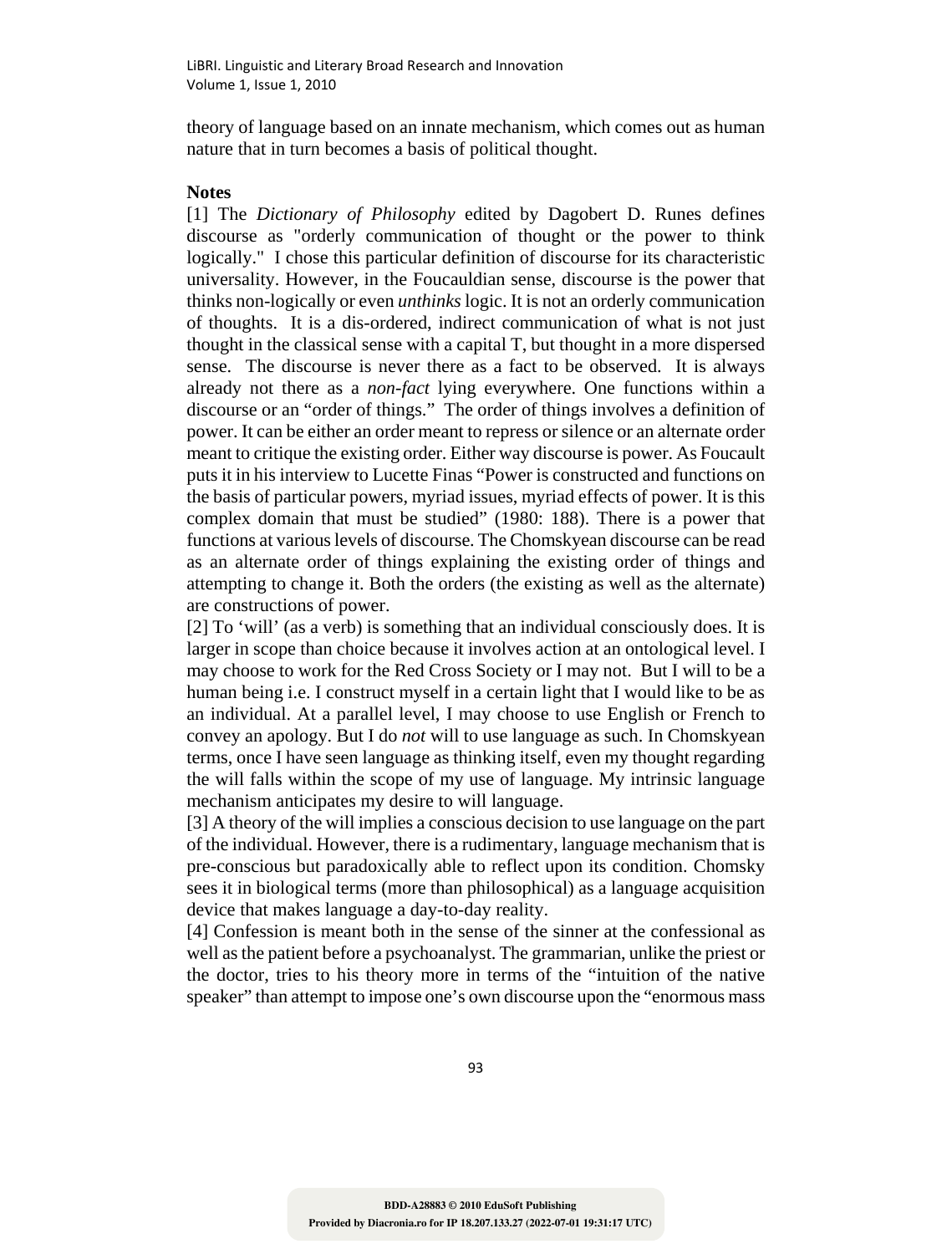## of unquestionable data."

[5] The world precedes the will; hence willing is involuntary since one is born into the world. The will is what makes the world to be known in terms of reality. I may will to believe in a God or I may treat it as an idea that makes no sense. The making of the world is also the making of reality. Any hard and fast distinction between reality and the world is bound to be fallacious because it tries to isolate terms purely for the sake of argument. As Chomsky points in "Language and Thought," "The world is what it is, with its various aspects: mechanical, chemical, electrical, optical, mental, and so on. We may study them and seek to relate them, but there is no more a mind-body problem than an electricity-body problem or a valence-body problem. One can doubtless devise artificial distinctions that allow such problems to be formulated, but the exercise seems to make little sense, and indeed is never undertaken apart from the mental aspects of the world" (*Powers and Prospects* 6). The various aspects of the world cannot be isolated from the mental aspects and spoken about in categorical terms.

[6] Broadly, Chomsky sees the mind/brain controversy as seemingly pointless because "the brain is a real natural object, just as a molecule is, whether we study its abstract properties say, structural formulas) or its postulated components" (*Powers and Prospects* 12). While I see the mind and brain as interchangeable terms or as mind/brain, I also tried to work upon the older distinction of the brain as a biological phenomenon and the mind as an offshoot of the brain.

[7] While behavior can be seen as response in the way one reacts to pain or hunger, performance has more to do with creativity. An actor can perform in a manner so as to mimic responses. In that case his behavior is not a reliable indication of his competence, since he is playing the role of a hungry man or a man in pain. On the other hand, his performance can lead us to visualize the competence of the person in question.

[8] In the act of visualizing an individual as *being* language (wherein the use of language is what makes the individual human) the individual loses his or her identity as a mere language-user and in fact *is* language itself. Language is no more something the individual uses for one's purposes. Language *is* the individual and the individual is a linguistic entity apart from being a mere language-user. In this case one stretches the competence of the willing subject to its logical conclusion in viewing one as language itself.

[9] C. Wright Mills in his essay "Liberal values in the Modern World" offers an interesting discussion regarding liberalism as a "set of articulated *ideals*," a "political *rhetoric*" and a *theory* of society." "The ideals of liberalism have been divorced from any realities of modern social structure that might serve as a means of their realization. Everybody can easily agree on general ends; it is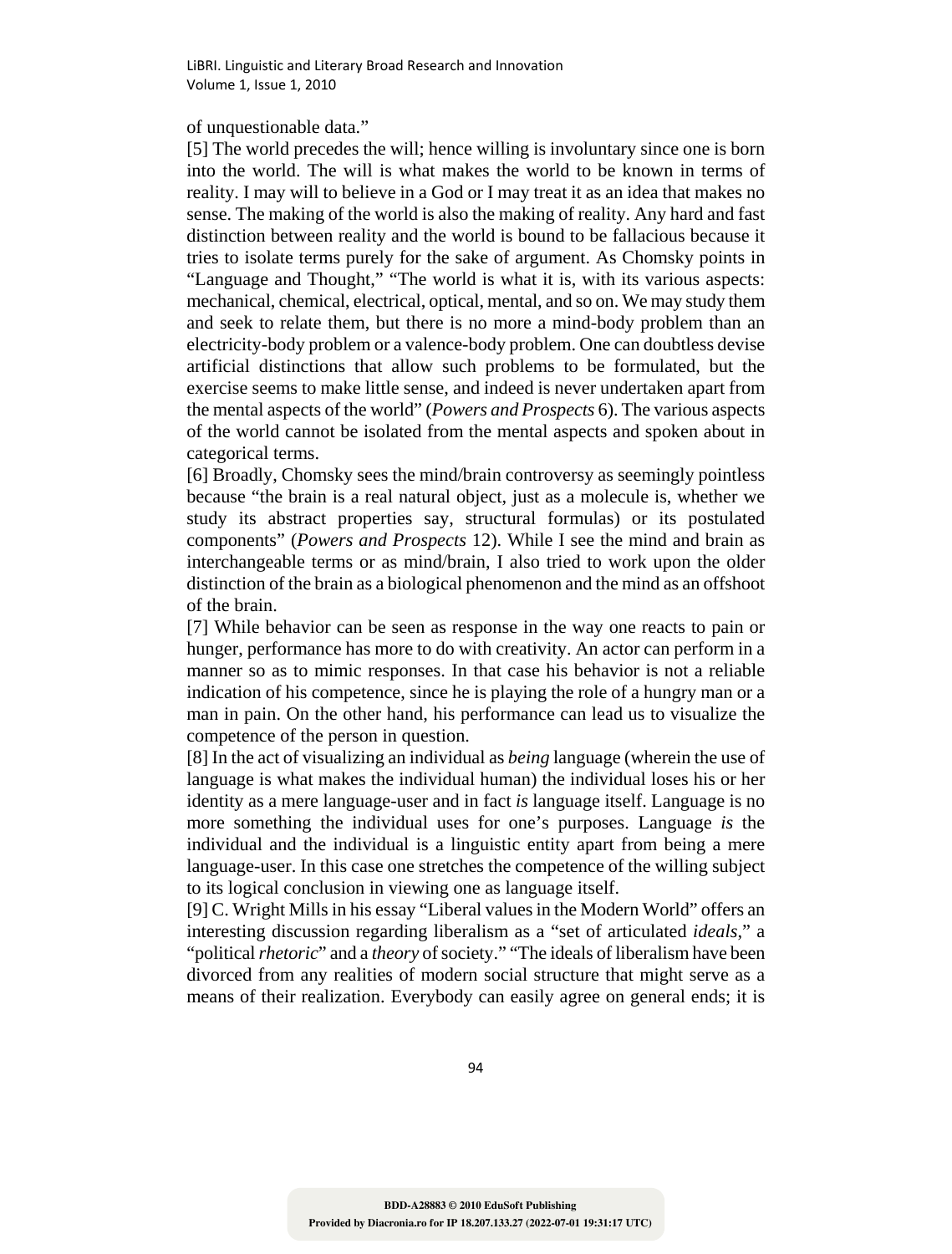more difficult to agree on means and the relevance of various means to the ends articulated. The detachment of liberalism from the facts of a going society make it an excellent mask for those who do not, cannot, or will not do what would have to be done to realize its ideals" (Mills 1963).

[10] "If it were true that men could achieve their good by means of turning some men into sacrificial animals, and I were asked to immolate myself for the sake of creatures who wanted to survive at the price of my blood, if I were asked to serve the interests of society apart from, above and against my own--I would refuse. I would reject it as the most contemptible evil, I would fight it with every power I possess, I would fight the whole of mankind, if one minute were all I could last before I was murdered, I would fight in the full confidence of the justice of my battle and a living being's right to exist" (Rand 1961).

### **References**

**Anderson, Paul and Kevin Davey. 1994.** "American Dissident." *New Statesman and Society.* June 3, 1994, pp. 22-23.

**Burchell, Graham, Colin Gordon and Peter Miller, 1991.** *The Foucault Effect*. (Eds). Chicago: University of Chicago Press.

**Chomsky, Noam. 1965.** *Aspects of the Theory of Syntax*. Cambridge: The M.I.T Press.

**Chomsky, Noam. 1971.** *Cartesian Linguistics*. New York: Pantheon Books. **Chomsky, Noam. 1972.** *Language and Mind*. New York: Harcourt.

**Chomsky, Noam. 1993.** *Language and Thought*. Wakefield: Moyer Bell.

**Chomsky, Noam. 1984.** *Modular Approaches to the Study of the Mind*. San Diego: San Diego State University Press.

**Chomsky, Noam. 1989.** *Necessary Illusions: Thought Control in Democratic Societies.* Boston: South End Press.

**Chomsky, Noam. 1996.** *Powers and Prospects*. Boston: South End Press, p.12. **Chomsky, Noam. 1980.** *Rules and Representations*. New York: Columbia University Press.

**Cottingham, John. 2003.** *Descartes: Meditations on First Philosophy*. (Trans). Cambridge: Cambridge University Press.

**D'Agostino, Fred. 1986.** *Chomsky's System of Ideas*. Oxford: Clarendon Press. **Foucault, Michel. 1978.** Trans. Robert Hurley. *History of Sexuality – Volume I.* New York: Pantheon Books.

**Foucault, Michel. 1980.** *Power/Knowledge***. New York: Pantheon Books.** 

**Fuentes, Carlos. 1989.** *Christopher Unborn*. New York: Farrar Straus Giroux. **Gadamer, Hans-Georg. 1986.** *The Relevance of the Beautiful and other essays*. Cambridge: Cambridge University Press.

**Heidegger, Martin. 1977.** Trans. William Lovitt. "The Age of the World Picture." *The Question Concerning Technology and other essays*. New York: